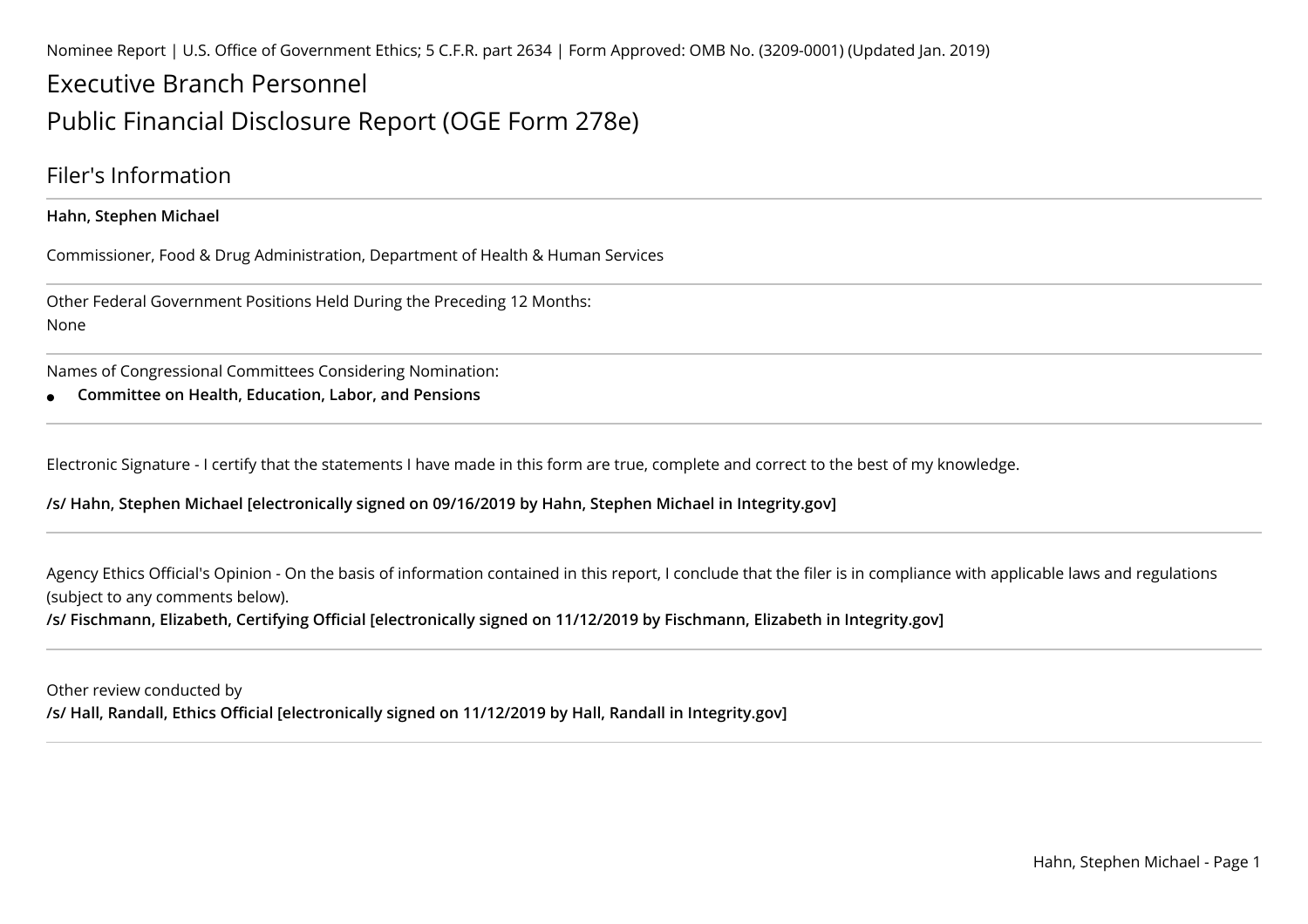U.S. Office of Government Ethics Certification**/s/ Apol, David, Certifying Official [electronically signed on 11/12/2019 by Apol, David in Integrity.gov]**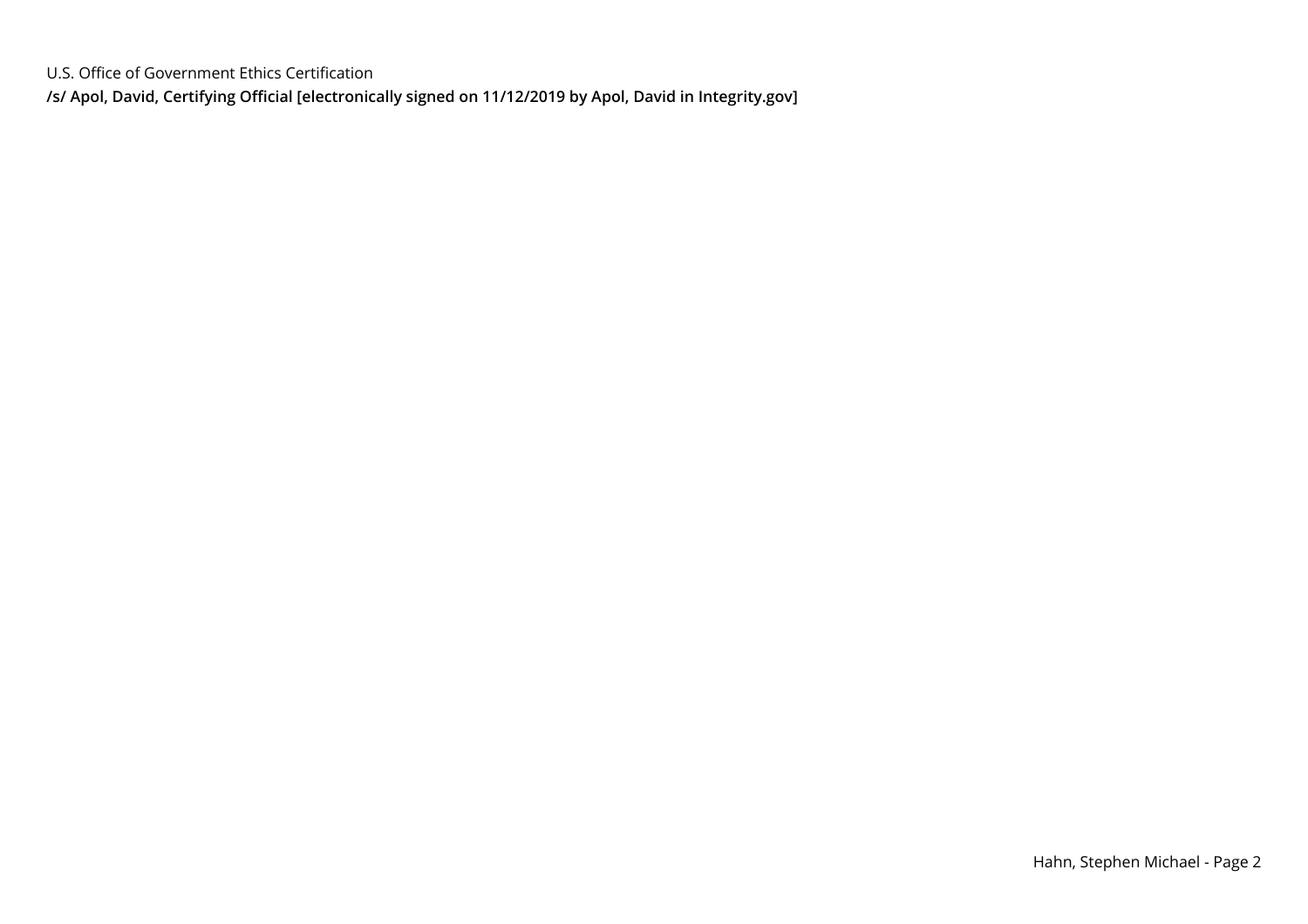### 1. Filer's Positions Held Outside United States Government

| #              | <b>ORGANIZATION NAME</b>                                               | <b>CITY, STATE</b>            | <b>ORGANIZATION</b><br><b>TYPE</b> | <b>POSITION HELD</b>                                        | <b>FROM</b> | <b>TO</b> |
|----------------|------------------------------------------------------------------------|-------------------------------|------------------------------------|-------------------------------------------------------------|-------------|-----------|
|                | American Board of Radiology                                            | Tuscon, Arizona               | Non-Profit                         | Trustee                                                     | 10/2014     | 10/2017   |
| $\overline{2}$ | American Society for Radiation Oncology                                | Arlington,<br>Virginia        | Non-Profit                         | <b>Board Member</b>                                         | 9/2014      | 10/2018   |
| 3              | University of California San Francisco Cancer<br>Center                | San Francisco,<br>California  | University/Colle<br>ge             | Member<br>External<br>Advisory Board                        | 12/2017     | Present   |
| 4              | University of Texas MD Anderson Cancer<br>Center                       | Houston, Texas                | Academic<br><b>Medical Center</b>  | <b>Chief Medical</b><br>Executive                           | 1/2015      | Present   |
| 5              | American Association for Cancer Research -<br>Clinical Cancer Research | Philadelphia,<br>Pennsylvania | Publisher of<br>scientific journal | Senior Editor for<br>Clinical Cancer<br>Research<br>Journal | 1/2007      | 12/2018   |
| 6              | Accreditation Council for Graduate Medical<br>Education (ACGME)        | Chicago, Illinois             | Non-Profit                         | Radiation<br>Oncology<br>Review<br>Committee                | 7/2017      | Present   |
| 7              | University of Pennsylvania                                             | Philadelphia,<br>Pennsylvania | University/Colle<br>ge             | Adjunct<br>Professor<br>(unpaid)                            | 7/2015      | Present   |
| 8              | Association of Radiation Oncology Program<br>Coordinators              | Houston, Texas                | Non-Profit                         | <b>Board Member</b>                                         | 10/2018     | Present   |
| 9              | Society of Chairs of Academic Radiation<br><b>Oncology Programs</b>    | Arlington,<br>Virginia        | Professional<br>Society            | Secretary,<br>Treasurer, and<br>President                   | 5/2015      | 5/2017    |

2. Filer's Employment Assets & Income and Retirement Accounts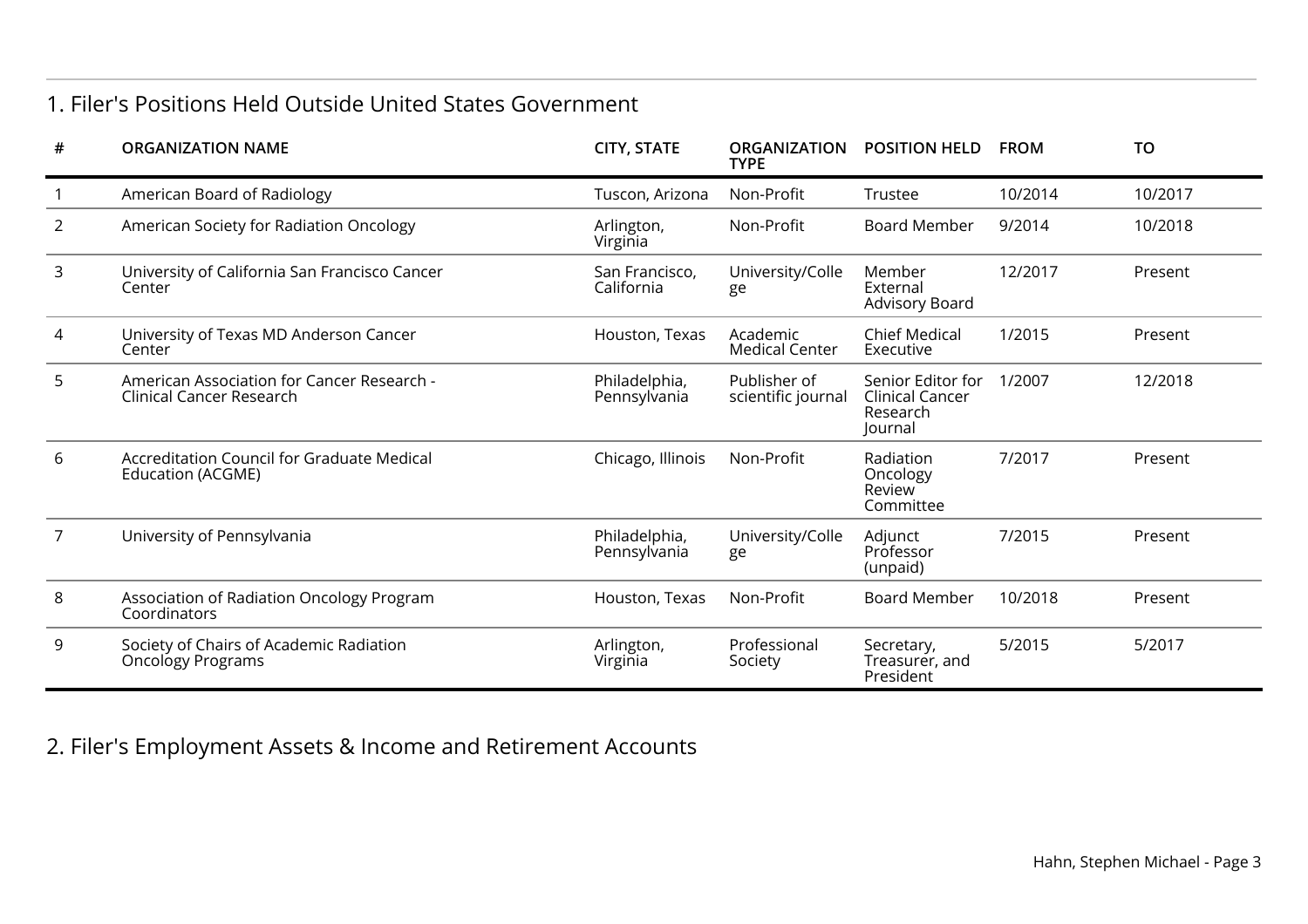| #              | <b>DESCRIPTION</b>                                                                                                              |             | <b>EIF</b> | <b>VALUE</b>              | <b>INCOME TYPE</b> | <b>INCOME</b><br><b>AMOUNT</b> |
|----------------|---------------------------------------------------------------------------------------------------------------------------------|-------------|------------|---------------------------|--------------------|--------------------------------|
| $\mathbf{1}$   | University of California San Francisco Cancer<br>Center - 1/25/19                                                               |             | N/A        |                           | Honorarium         | \$2,000                        |
| $\overline{2}$ | University of Texas MD Anderson Cancer<br>Center                                                                                |             | N/A        |                           | Salary/Bonus       | \$2,040,094                    |
| 3              | University of Texas MD Anderson Cancer<br>Center, anticipated bonus                                                             |             | N/A        | $$15,001 -$<br>\$50,000   |                    | None (or less<br>than $$201)$  |
| 4              | Deutsches Krebsforschungszentrum (DKFZ)<br>German Cancer Research Center - 01/28/18                                             |             | N/A        |                           | Honorarium         | \$1,860                        |
| 5              | 10th Shanghai International Conference on<br>Radiation Oncology - 08/11/18                                                      |             | N/A        |                           | Honorarium         | \$2,000                        |
| 6              | Opening Symposium UMC Proton Therapy<br>Center in Groningen, NL - 06/06/2018                                                    |             | N/A        |                           | Honorarium         | \$600                          |
| $\overline{7}$ | Visiting Professor University of North<br>Carolina - 09/21/2018                                                                 |             | N/A        |                           | Honorarium         | \$1,000                        |
| 8              | Department of Radiation Oncology New<br>York Presbyterian Hospital Columbia<br>University Irving Medical Center -<br>02/26/2018 |             | N/A        |                           | Honorarium         | \$3,000                        |
| 9              | American Association for Cancer Research                                                                                        | See Endnote | N/A        |                           | Stipend            | \$3,500                        |
| 10             | Physician Referral Service Retirement<br>Defined Benefit Plan                                                                   |             | N/A        | $$100,001 -$<br>\$250,000 |                    | None (or less<br>than $$201)$  |
| 11             | Physician Referral Service After-Tax<br>Retirement Program UT MDACC (TIAA-CREF)                                                 |             | No         |                           |                    |                                |
| 11.1           | T-C Lifecycle 2030-Inst (Pre-Tax Investment)                                                                                    |             | Yes        | $$100,001 -$<br>\$250,000 |                    | None (or less<br>than $$201)$  |
| 11.2           | T-C Lifecycle 2030-Inst (After-Tax<br>Investment)                                                                               |             | Yes        | \$100,001 -<br>\$250,000  |                    | None (or less<br>than \$201)   |
| 12             | UT Retirement System 457b Deferred<br>Compensation Plan (TIAA-CREF)                                                             |             | No         |                           |                    |                                |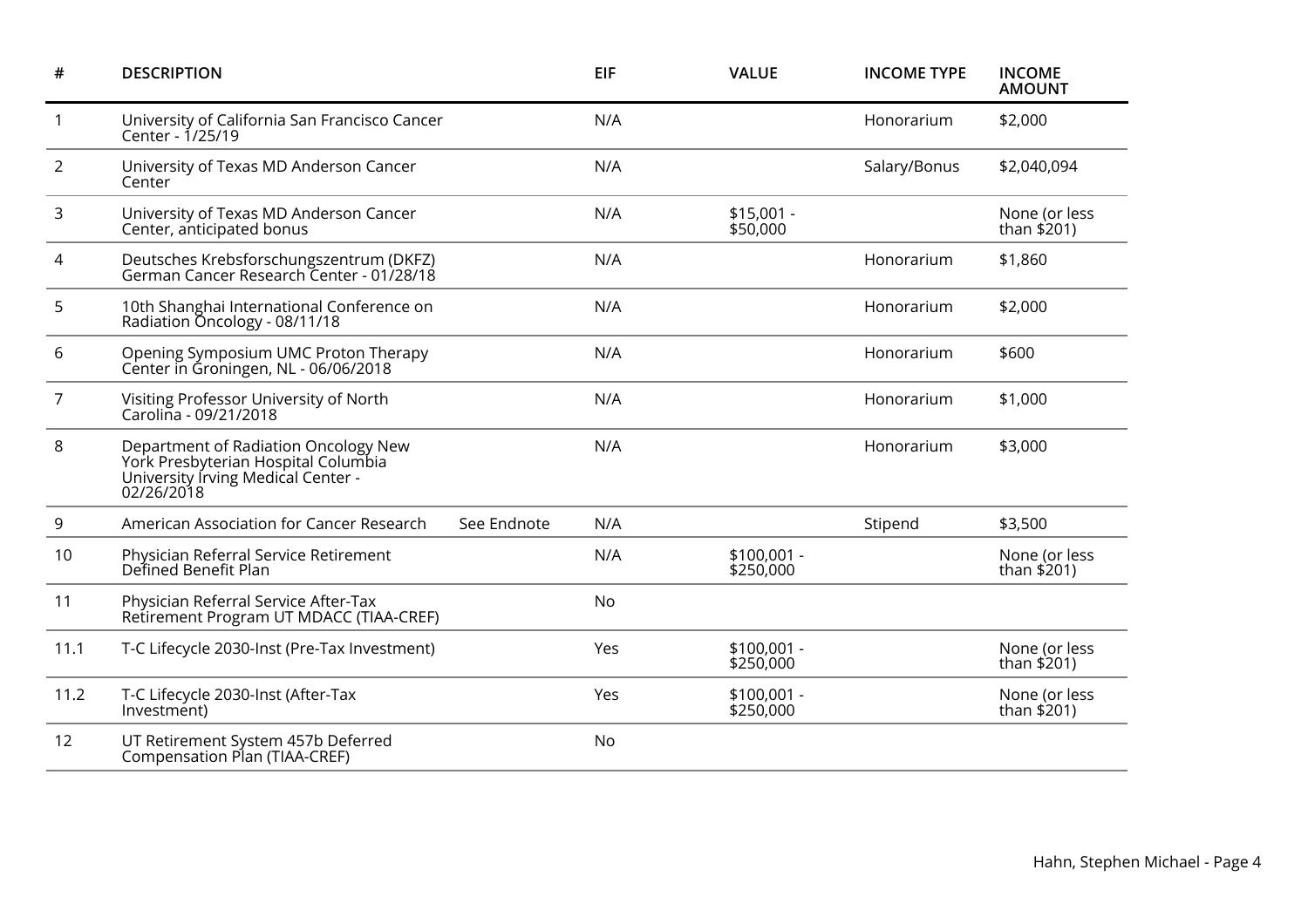| #    | <b>DESCRIPTION</b>                                                       | <b>EIF</b> | <b>VALUE</b>              | <b>INCOME TYPE</b>   | <b>INCOME</b><br><b>AMOUNT</b> |
|------|--------------------------------------------------------------------------|------------|---------------------------|----------------------|--------------------------------|
| 12.1 | T-C Lifecycle-2025-Inst                                                  | Yes        | $$100,001 -$<br>\$250,000 |                      | None (or less<br>than $$201$ ) |
| 12.2 | T-C Lifecycle 2035-Inst                                                  | Yes        | $$1,001 - $15,000$        |                      | None (or less<br>than \$201)   |
| 13   | UT System Retirement Tax Deferred Annuity<br>Plan (TIAA CREF)            | No         |                           |                      |                                |
| 13.1 | T-C Lifestyle 2025-Inst                                                  | Yes        | $$100,001 -$<br>\$250,000 |                      | None (or less<br>than $$201)$  |
| 13.2 | T-C Lifestyle 2035-Inst                                                  | Yes        | $$1,001 - $15,000$        |                      | None (or less<br>than $$201$ ) |
| 14   | Beneficiary (Inherited) IRA #1                                           | No         |                           |                      |                                |
| 14.1 | Vanguard Wellington Fund Admiral Shares<br>(VWENX)                       | Yes        | $$15,001 -$<br>\$50,000   |                      | None (or less<br>than $$201$ ) |
| 15   | Texas Teacher's Retirement System Defined<br><b>Benefit Pension Plan</b> | N/A        | $$100,001 -$<br>\$250,000 |                      | None (or less<br>than \$201)   |
| 16   | Beneficiary (Inherited) IRA #2                                           | No         |                           | Cash<br>Distribution | \$17,000                       |
| 16.1 | Vanguard Wellington Fund Investor Shares<br>(VWELX)                      | Yes        | $$1,001 - $15,000$        |                      | None (or less<br>than $$201)$  |
| 17   | <b>SEP IRA</b>                                                           | No         |                           |                      |                                |
| 17.1 | Pershing Government Account Money<br>Market Fund                         | Yes        | $$1,001 - $15,000$        |                      | None (or less<br>than \$201)   |
| 18   | <b>IMA IRA</b>                                                           | No         |                           |                      |                                |
| 18.1 | ACS Actividades de Construccion y Services<br>SA (ACSAY)                 | N/A        | \$1,001 - \$15,000        |                      | None (or less<br>than $$201)$  |
| 18.2 | Activision Blizzard, Inc (ATVI)                                          | N/A        | \$1,001 - \$15,000        |                      | None (or less<br>than \$201)   |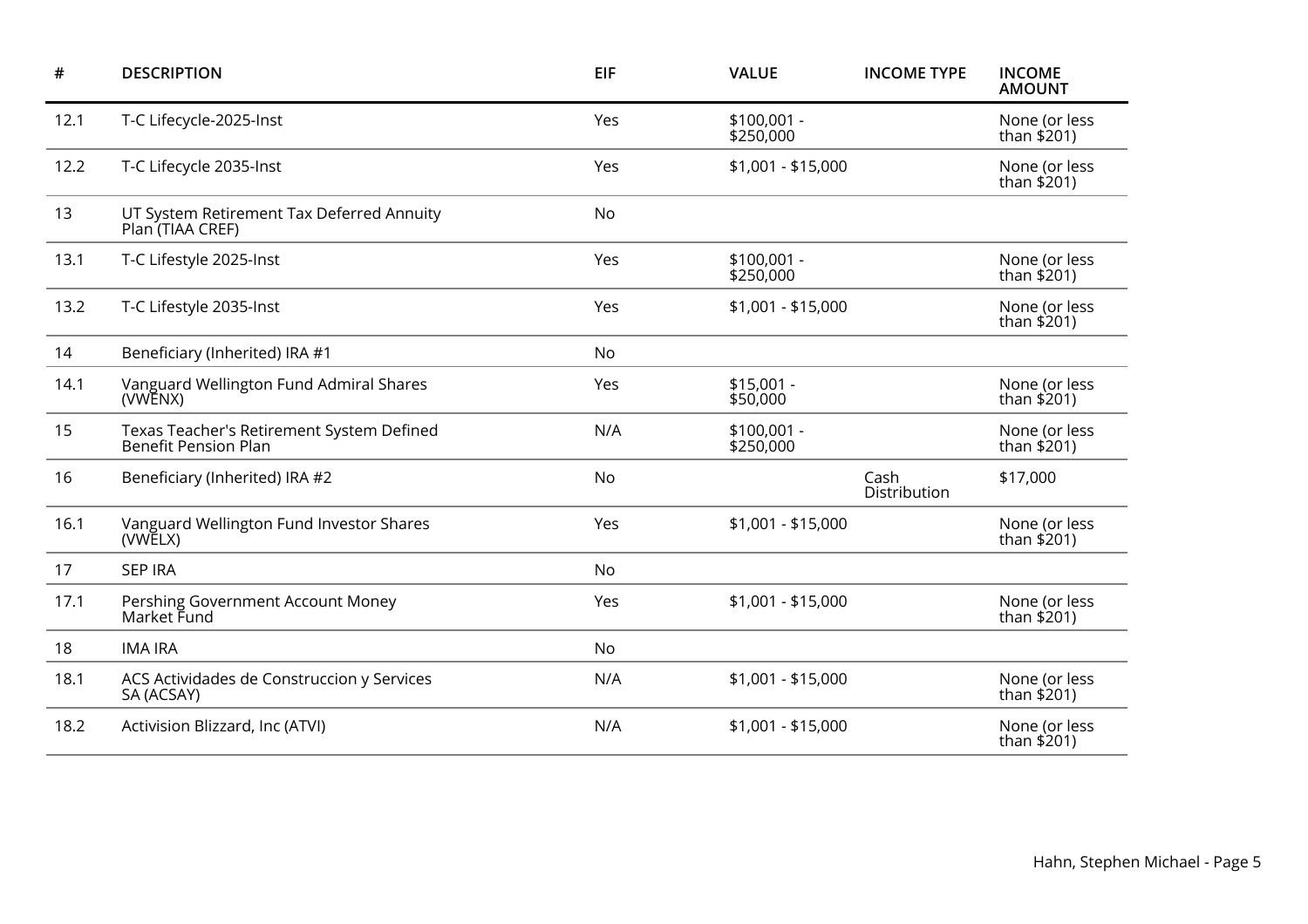| $\#$  | <b>DESCRIPTION</b>                 | <b>EIF</b> | <b>VALUE</b>            | <b>INCOME TYPE</b> | <b>INCOME</b><br><b>AMOUNT</b> |
|-------|------------------------------------|------------|-------------------------|--------------------|--------------------------------|
| 18.3  | AerCap Holdings NV (AER)           | N/A        | $$1,001 - $15,000$      |                    | None (or less<br>than \$201)   |
| 18.4  | Agilent Technologies Inc (A)       | N/A        | $$1,001 - $15,000$      |                    | None (or less<br>than $$201)$  |
| 18.5  | AIA Group Ltd (AAGIY)              | N/A        | $$1,001 - $15,000$      |                    | None (or less<br>than \$201)   |
| 18.6  | Air Lease Corp (AL)                | N/A        | $$1,001 - $15,000$      |                    | None (or less<br>than $$201)$  |
| 18.7  | Airbus SE (EADSY)                  | N/A        | $$1,001 - $15,000$      |                    | None (or less<br>than $$201)$  |
| 18.8  | Akamai Technologies Inc (AKAM)     | N/A        | $$1,001 - $15,000$      |                    | None (or less<br>than $$201)$  |
| 18.9  | Albermarle Corp (ALB)              | N/A        | $$1,001 - $15,000$      |                    | None (or less<br>than \$201)   |
| 18.10 | Alibaba Group Holding Ltd (BABA)   | N/A        | $$15,001 -$<br>\$50,000 |                    | None (or less<br>than \$201)   |
| 18.11 | Allegheny Technologies Inc (ATI)   | N/A        | $$1,001 - $15,000$      |                    | None (or less<br>than \$201)   |
| 18.12 | Alphabet Inc (GOOGL)               | N/A        | $$15,001 -$<br>\$50,000 |                    | None (or less<br>than \$201)   |
| 18.13 | Alphabet Inc (GOOG)                | N/A        | $$1,001 - $15,000$      |                    | None (or less<br>than $$201$ ) |
| 18.14 | Amazon.com Inc (AMZN)              | N/A        | $$15,001 -$<br>\$50,000 |                    | None (or less<br>than \$201)   |
| 18.15 | American Express Co (AXP)          | N/A        | $$1,001 - $15,000$      |                    | None (or less<br>than $$201$ ) |
| 18.16 | American International Group (AIG) | N/A        | $$1,001 - $15,000$      |                    | None (or less<br>than \$201)   |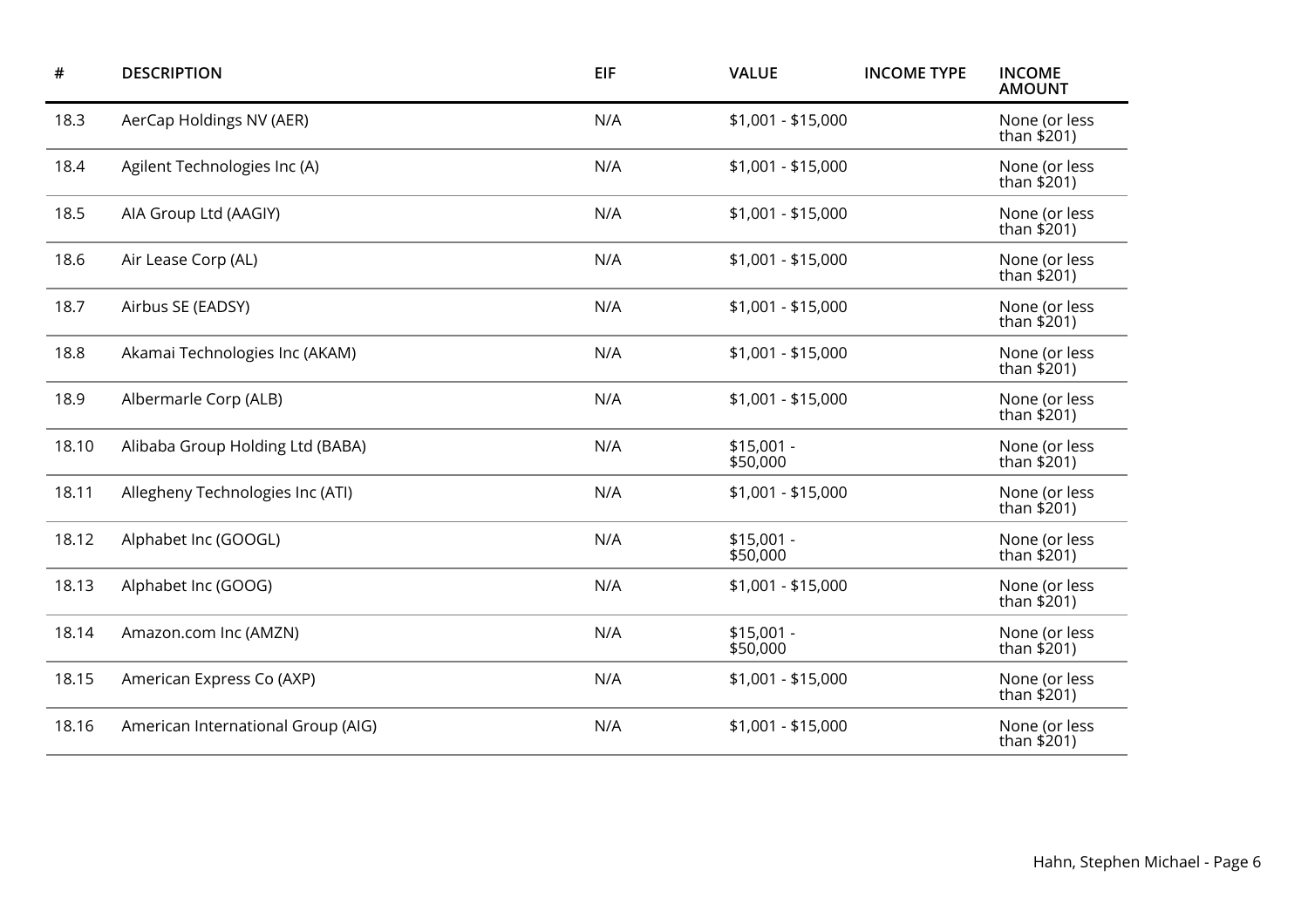| $\#$  | <b>DESCRIPTION</b>                | EIF | <b>VALUE</b>            | <b>INCOME TYPE</b> | <b>INCOME</b><br><b>AMOUNT</b> |
|-------|-----------------------------------|-----|-------------------------|--------------------|--------------------------------|
| 18.17 | American Tower Corp A (AMT)       | N/A | $$1,001 - $15,000$      |                    | None (or less<br>than \$201)   |
| 18.18 | AmerisourceBergen Corp (ABC)      | N/A | $$1,001 - $15,000$      |                    | None (or less<br>than $$201)$  |
| 18.19 | ANSYS, Inc. (ANSS)                | N/A | $$1,001 - $15,000$      |                    | None (or less<br>than \$201)   |
| 18.20 | Apple Inc. (AAPL)                 | N/A | $$1,001 - $15,000$      |                    | None (or less<br>than $$201)$  |
| 18.21 | Arrow Electronics Inc (ARW)       | N/A | $$1,001 - $15,000$      |                    | None (or less<br>than \$201)   |
| 18.22 | Autodesk Inc (ADSK)               | N/A | $$15,001 -$<br>\$50,000 |                    | None (or less<br>than $$201)$  |
| 18.23 | Automatic Data Processing (ADP)   | N/A | $$1,001 - $15,000$      |                    | None (or less<br>than $$201)$  |
| 18.24 | AXA SA (AXAHY)                    | N/A | \$1,001 - \$15,000      |                    | None (or less<br>than \$201)   |
| 18.25 | Axalta Coating Systems Ltd (AXTA) | N/A | $$1,001 - $15,000$      |                    | None (or less<br>than \$201)   |
| 18.26 | Badger Meter Inc (BMI)            | N/A | \$1,001 - \$15,000      |                    | None (or less<br>than \$201)   |
| 18.27 | BAE Systems PLC (BAESY)           | N/A | $$1,001 - $15,000$      |                    | None (or less<br>than \$201)   |
| 18.28 | Bank of America Corp, bonds       | N/A | $$15,001 -$<br>\$50,000 |                    | None (or less<br>than \$201)   |
| 18.29 | Bank of Hawaii Corp (BOH)         | N/A | $$1,001 - $15,000$      |                    | None (or less<br>than $$201$ ) |
| 18.30 | <b>BASF SE (BASFY)</b>            | N/A | $$1,001 - $15,000$      |                    | None (or less<br>than \$201)   |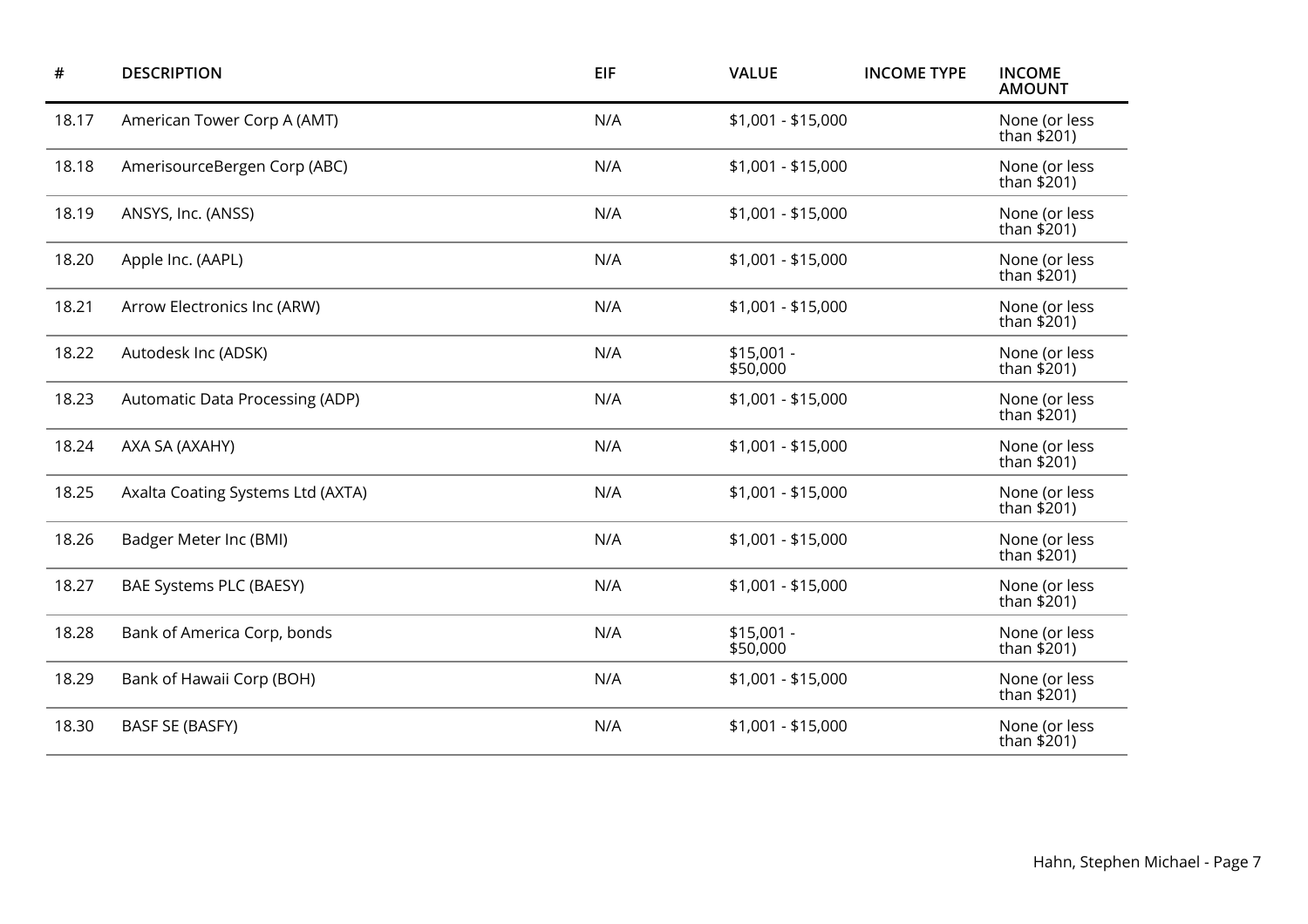| #     | <b>DESCRIPTION</b>                       | EIF | <b>VALUE</b>            | <b>INCOME TYPE</b> | <b>INCOME</b><br><b>AMOUNT</b> |
|-------|------------------------------------------|-----|-------------------------|--------------------|--------------------------------|
| 18.31 | BB&T Corp, bonds                         | N/A | $$15,001 -$<br>\$50,000 |                    | None (or less<br>than \$201)   |
| 18.32 | Berkshire Hathaway Inc (BRK/B)           | N/A | $$1,001 - $15,000$      |                    | None (or less<br>than $$201)$  |
| 18.33 | BHP Group PLC (BBL)                      | N/A | \$1,001 - \$15,000      |                    | None (or less<br>than \$201)   |
| 18.34 | Black Knight Inc (BKI)                   | N/A | $$1,001 - $15,000$      |                    | None (or less<br>than \$201)   |
| 18.35 | Borgwarner Inc (BWA)                     | N/A | \$1,001 - \$15,000      |                    | None (or less<br>than \$201)   |
| 18.36 | Boston Properties Inc (BXP)              | N/A | $$1,001 - $15,000$      |                    | None (or less<br>than \$201)   |
| 18.37 | Brighthouse Financial Inc (BHF)          | N/A | \$1,001 - \$15,000      |                    | None (or less<br>than $$201)$  |
| 18.38 | Brooks Automation, Inc (BRKS)            | N/A | $$1,001 - $15,000$      |                    | None (or less<br>than \$201)   |
| 18.39 | Cabot Corp (CBT)                         | N/A | $$1,001 - $15,000$      |                    | None (or less<br>than $$201$ ) |
| 18.40 | Carlsberg A/S (CABGY)                    | N/A | $$1,001 - $15,000$      |                    | None (or less<br>than $$201)$  |
| 18.41 | CBRE Group Inc. (CBG)                    | N/A | $$1,001 - $15,000$      |                    | None (or less<br>than $$201$ ) |
| 18.42 | CDW Corp/DE (CDW)                        | N/A | $$1,001 - $15,000$      |                    | None (or less<br>than \$201)   |
| 18.43 | Cerner Corp (CERN)                       | N/A | $$1,001 - $15,000$      |                    | None (or less<br>than $$201$ ) |
| 18.44 | <b>Charter Communications Inc (CHTR)</b> | N/A | $$1,001 - $15,000$      |                    | None (or less<br>than \$201)   |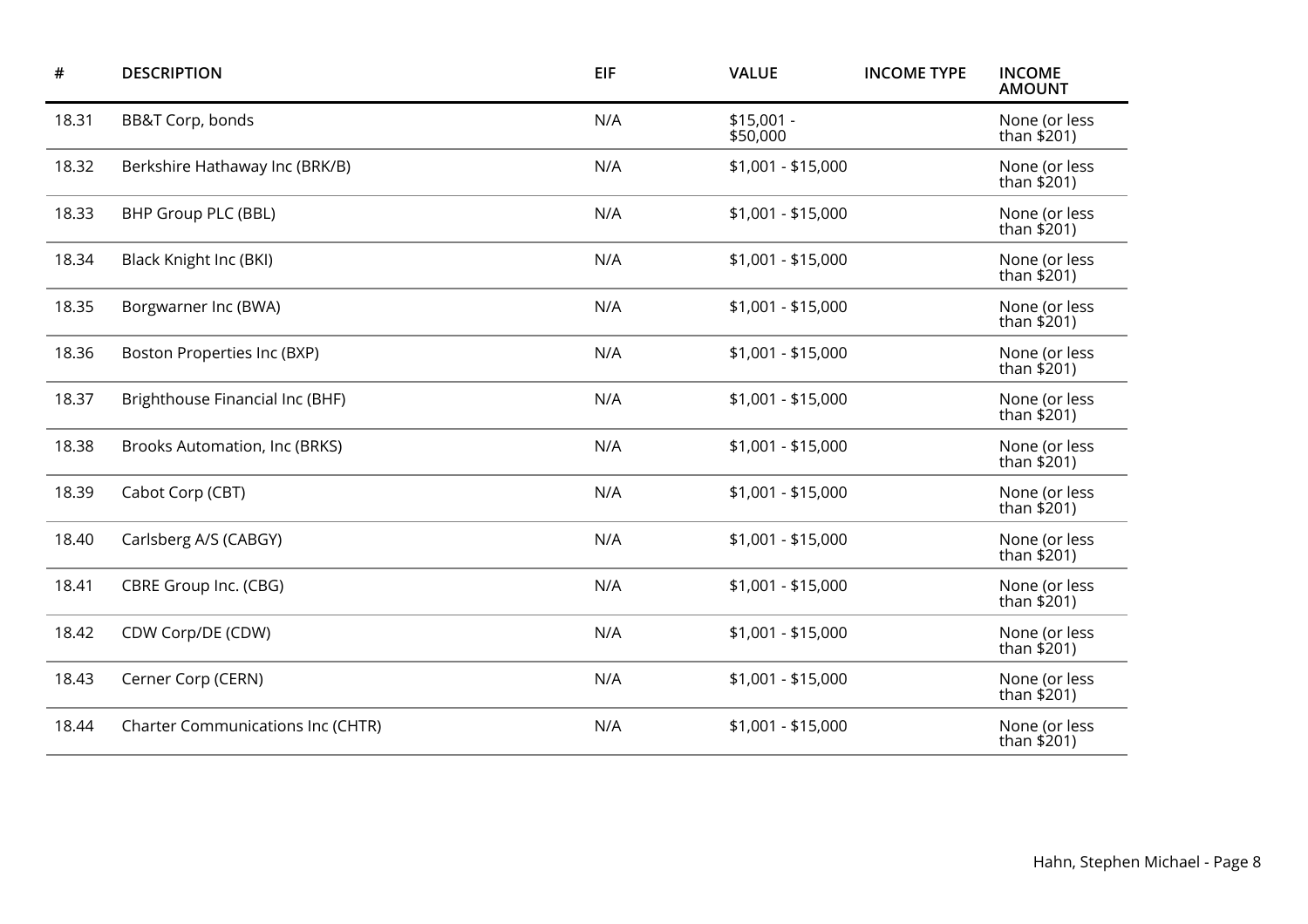| $\#$  | <b>DESCRIPTION</b>                | <b>EIF</b> | <b>VALUE</b>            | <b>INCOME TYPE</b> | <b>INCOME</b><br><b>AMOUNT</b> |
|-------|-----------------------------------|------------|-------------------------|--------------------|--------------------------------|
| 18.45 | Cheesecake Factory Inc (CAKE)     | N/A        | $$1,001 - $15,000$      |                    | None (or less<br>than $$201)$  |
| 18.46 | Chevron Corp, bonds               | N/A        | $$15,001 -$<br>\$50,000 |                    | None (or less<br>than $$201)$  |
| 18.47 | Cimarex Energy Co (XEC)           | N/A        | $$1,001 - $15,000$      |                    | None (or less<br>than $$201)$  |
| 18.48 | Cinemark Holdings Inc (CNK)       | N/A        | $$1,001 - $15,000$      |                    | None (or less<br>than $$201)$  |
| 18.49 | Cisco Systems Inc (CSCO)          | N/A        | \$1,001 - \$15,000      |                    | None (or less<br>than \$201)   |
| 18.50 | Citigroup Inc (C)                 | N/A        | $$1,001 - $15,000$      |                    | None (or less<br>than $$201)$  |
| 18.51 | Coca-Cola Co (KO)                 | N/A        | $$1,001 - $15,000$      |                    | None (or less<br>than $$201)$  |
| 18.52 | Colgate-Palmolive Co (CL)         | N/A        | $$1,001 - $15,000$      |                    | None (or less<br>than \$201)   |
| 18.53 | Comcast Corp (CMCSA)              | N/A        | $$1,001 - $15,000$      |                    | None (or less<br>than $$201)$  |
| 18.54 | Continental Resources In/OK (CLR) | N/A        | $$1,001 - $15,000$      |                    | None (or less<br>than \$201)   |
| 18.55 | Core Laboratories NV (CLB)        | N/A        | \$1,001 - \$15,000      |                    | None (or less<br>than $$201)$  |
| 18.56 | CSX Corp (CSX)                    | N/A        | $$1,001 - $15,000$      |                    | None (or less<br>than $$201)$  |
| 18.57 | Cummins Inc (CMI)                 | N/A        | \$1,001 - \$15,000      |                    | None (or less<br>than \$201)   |
| 18.58 | CVS Health Corp (CVS)             | N/A        | \$1,001 - \$15,000      |                    | None (or less<br>than \$201)   |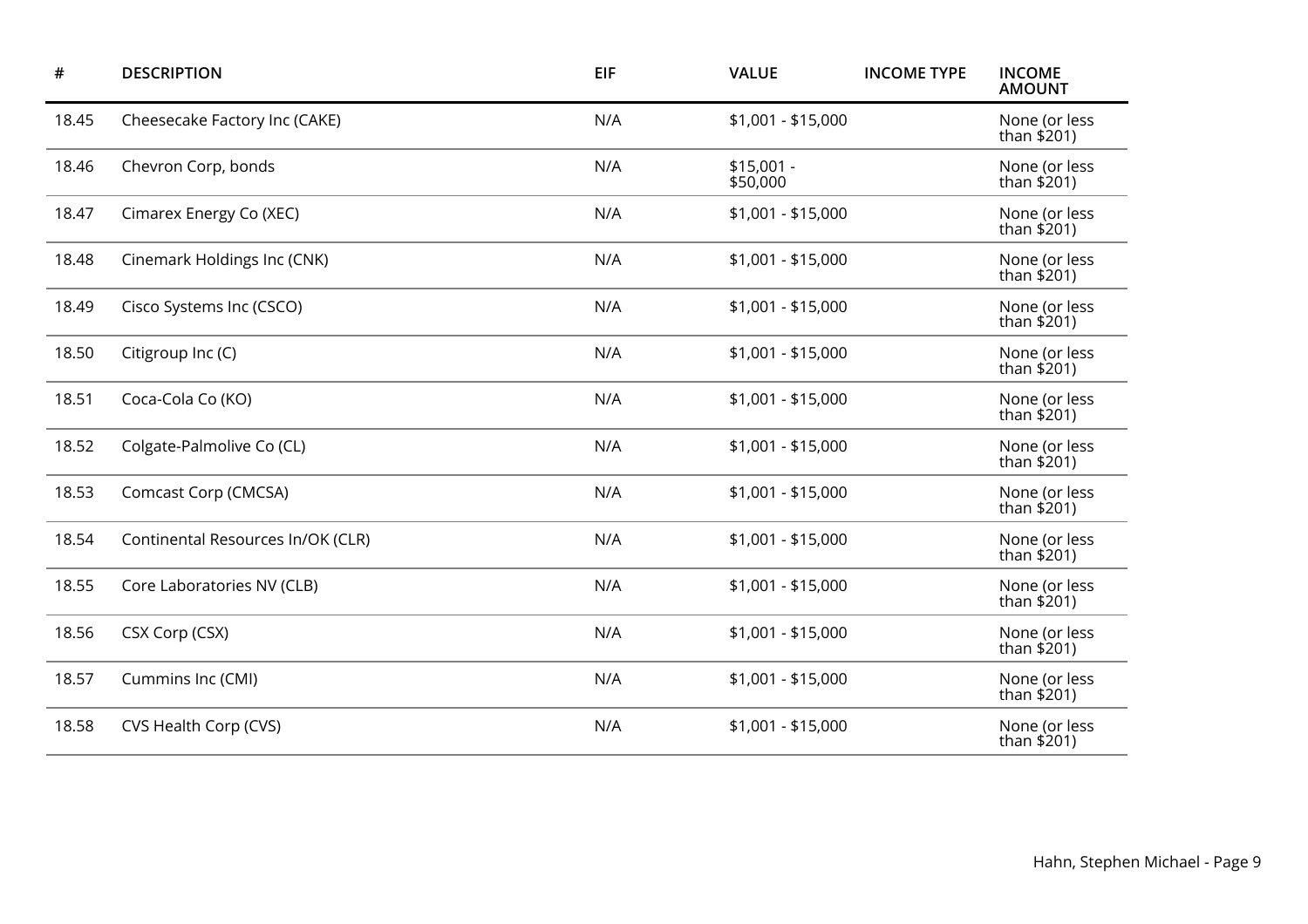| #     | <b>DESCRIPTION</b>                | EIF | <b>VALUE</b>            | <b>INCOME TYPE</b> | <b>INCOME</b><br><b>AMOUNT</b> |
|-------|-----------------------------------|-----|-------------------------|--------------------|--------------------------------|
| 18.59 | Danone SA (DANOY)                 | N/A | $$15,001 -$<br>\$50,000 |                    | None (or less<br>than \$201)   |
| 18.60 | Darden Restaurants Inc (DRI)      | N/A | $$1,001 - $15,000$      |                    | None (or less<br>than $$201)$  |
| 18.61 | DBS Group Holdings Ltd (DBSDY)    | N/A | $$1,001 - $15,000$      |                    | None (or less<br>than $$201)$  |
| 18.62 | Deere & Co (DE)                   | N/A | $$1,001 - $15,000$      |                    | None (or less<br>than $$201)$  |
| 18.63 | Deustche Boerse AG (DBOEY)        | N/A | $$1,001 - $15,000$      |                    | None (or less<br>than $$201)$  |
| 18.64 | Deutsche Post AG (DPSGY)          | N/A | \$1,001 - \$15,000      |                    | None (or less<br>than $$201)$  |
| 18.65 | Devon Energy Corp (DVN)           | N/A | $$1,001 - $15,000$      |                    | None (or less<br>than $$201)$  |
| 18.66 | Discover Financial Services (DFS) | N/A | \$1,001 - \$15,000      |                    | None (or less<br>than \$201)   |
| 18.67 | DNB ASA (DNHBY)                   | N/A | $$1,001 - $15,000$      |                    | None (or less<br>than \$201)   |
| 18.68 | Dover Corp (DOV)                  | N/A | \$1,001 - \$15,000      |                    | None (or less<br>than \$201)   |
| 18.69 | DR Horton Inc (DHI)               | N/A | $$1,001 - $15,000$      |                    | None (or less<br>than $$201$ ) |
| 18.70 | E ON SE (EONGY)                   | N/A | \$1,001 - \$15,000      |                    | None (or less<br>than \$201)   |
| 18.71 | Eastman Chemical Co (EMN)         | N/A | $$1,001 - $15,000$      |                    | None (or less<br>than $$201$ ) |
| 18.72 | Eaton Vance Corp (EV)             | N/A | $$1,001 - $15,000$      |                    | None (or less<br>than \$201)   |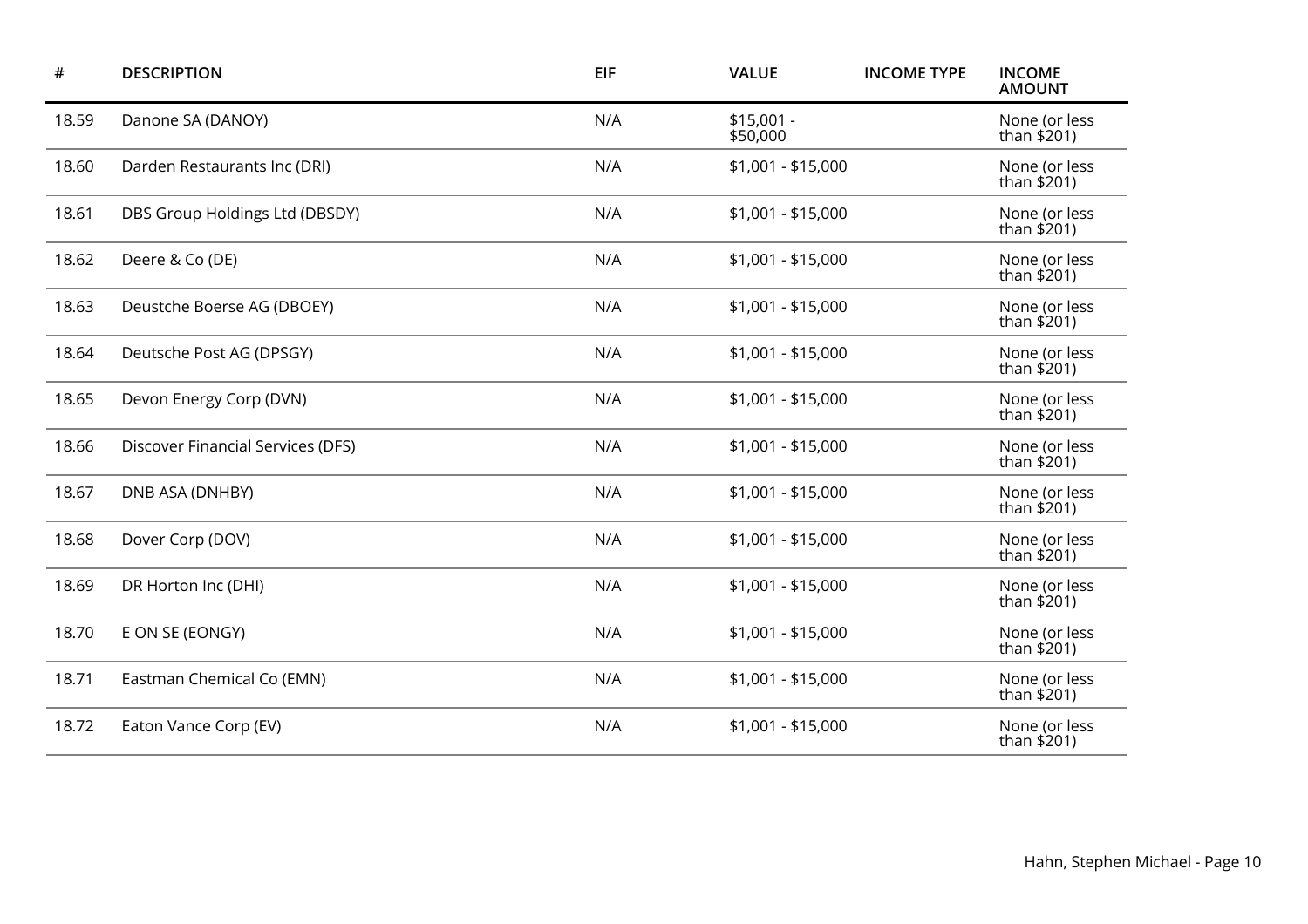| #     | <b>DESCRIPTION</b>                                  | EIF | <b>VALUE</b>            | <b>INCOME TYPE</b> | <b>INCOME</b><br><b>AMOUNT</b> |
|-------|-----------------------------------------------------|-----|-------------------------|--------------------|--------------------------------|
| 18.73 | Engie SA (ENGIY)                                    | N/A | $$1,001 - $15,000$      |                    | None (or less<br>than \$201)   |
| 18.74 | Expeditors Intl of WA Inc (EXPD)                    | N/A | $$1,001 - $15,000$      |                    | None (or less<br>than $$201)$  |
| 18.75 | Facebook, Inc (FB)                                  | N/A | $$15,001 -$<br>\$50,000 |                    | None (or less<br>than $$201)$  |
| 18.76 | Factset Research Systems Inc (FDS)                  | N/A | $$1,001 - $15,000$      |                    | None (or less<br>than \$201)   |
| 18.77 | FANUC Corp (FANUY)                                  | N/A | \$1,001 - \$15,000      |                    | None (or less<br>than $$201)$  |
| 18.78 | First Financial Bankshares, Inc (FFIN)              | N/A | $$1,001 - $15,000$      |                    | None (or less<br>than $$201)$  |
| 18.79 | First Republic Bank/CA (FRC)                        | N/A | \$1,001 - \$15,000      |                    | None (or less<br>than $$201)$  |
| 18.80 | GATX Corp (GATX)                                    | N/A | $$1,001 - $15,000$      |                    | None (or less<br>than \$201)   |
| 18.81 | General Dynamics Corp (GD)                          | N/A | $$1,001 - $15,000$      |                    | None (or less<br>than $$201$ ) |
| 18.82 | General Motors Co (GM)                              | N/A | $$1,001 - $15,000$      |                    | None (or less<br>than \$201)   |
| 18.83 | Global Payments Inc (GPN)                           | N/A | $$1,001 - $15,000$      |                    | None (or less<br>than $$201$ ) |
| 18.84 | Goldman Sachs Financial Square Govt Fund<br>(FGTXX) | Yes | \$50,001 -<br>\$100,000 |                    | None (or less<br>than \$201)   |
| 18.85 | Goldman Sachs Group Inc, bonds                      | N/A | $$15,001 -$<br>\$50,000 |                    | None (or less<br>than $$201$ ) |
| 18.86 | Graco Inc (GGG)                                     | N/A | \$1,001 - \$15,000      |                    | None (or less<br>than \$201)   |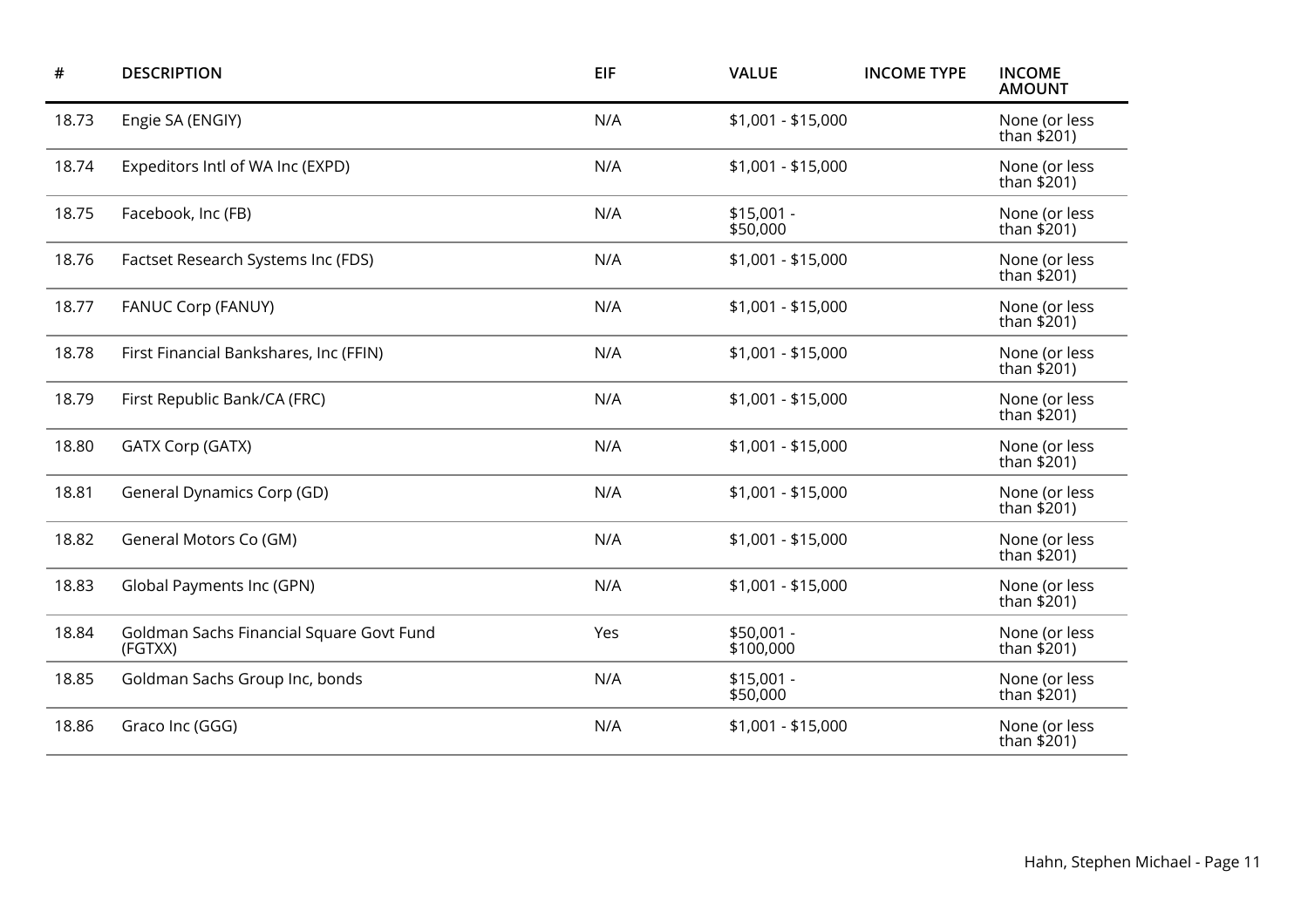| #      | <b>DESCRIPTION</b>                          | EIF | <b>VALUE</b>            | <b>INCOME TYPE</b> | <b>INCOME</b><br><b>AMOUNT</b> |
|--------|---------------------------------------------|-----|-------------------------|--------------------|--------------------------------|
| 18.87  | Hanesbrands Inc (HBI)                       | N/A | $$1,001 - $15,000$      |                    | None (or less<br>than $$201)$  |
| 18.88  | Hartford Financial Services Group Inc (HIG) | N/A | \$1,001 - \$15,000      |                    | None (or less<br>than \$201)   |
| 18.89  | Honeywell International Inc                 | N/A | $$1,001 - $15,000$      |                    | None (or less<br>than $$201)$  |
| 18.90  | Houlihan Lokey Inc                          | N/A | $$1,001 - $15,000$      |                    | None (or less<br>than \$201)   |
| 18.91  | <b>HSBC Holdings PLC</b>                    | N/A | $$1,001 - $15,000$      |                    | None (or less<br>than $$201)$  |
| 18.92  | Industria De Diseno Textil SA               | N/A | $$1,001 - $15,000$      |                    | None (or less<br>than \$201)   |
| 18.93  | Intercontinental Exchange Inc               | N/A | $$1,001 - $15,000$      |                    | None (or less<br>than $$201)$  |
| 18.94  | Intuit Inc (INTU)                           | N/A | $$1,001 - $15,000$      |                    | None (or less<br>than \$201)   |
| 18.95  | iShares MSCI Emerging Markets ETF           | Yes | $$15,001 -$<br>\$50,000 |                    | None (or less<br>than \$201)   |
| 18.96  | Jack Henry & Associates Inc                 | N/A | $$1,001 - $15,000$      |                    | None (or less<br>than $$201)$  |
| 18.97  | JPMorgan Chase & Co                         | N/A | $$1,001 - $15,000$      |                    | None (or less<br>than \$201)   |
| 18.98  | JPMorgan Chase & Co, bonds                  | N/A | $$15,001 -$<br>\$50,000 |                    | None (or less<br>than $$201)$  |
| 18.99  | Julius Baer Gruppe AG                       | N/A | $$1,001 - $15,000$      |                    | None (or less<br>than \$201)   |
| 18.100 | KeyCorp (KEY)                               | N/A | $$1,001 - $15,000$      |                    | None (or less<br>than \$201)   |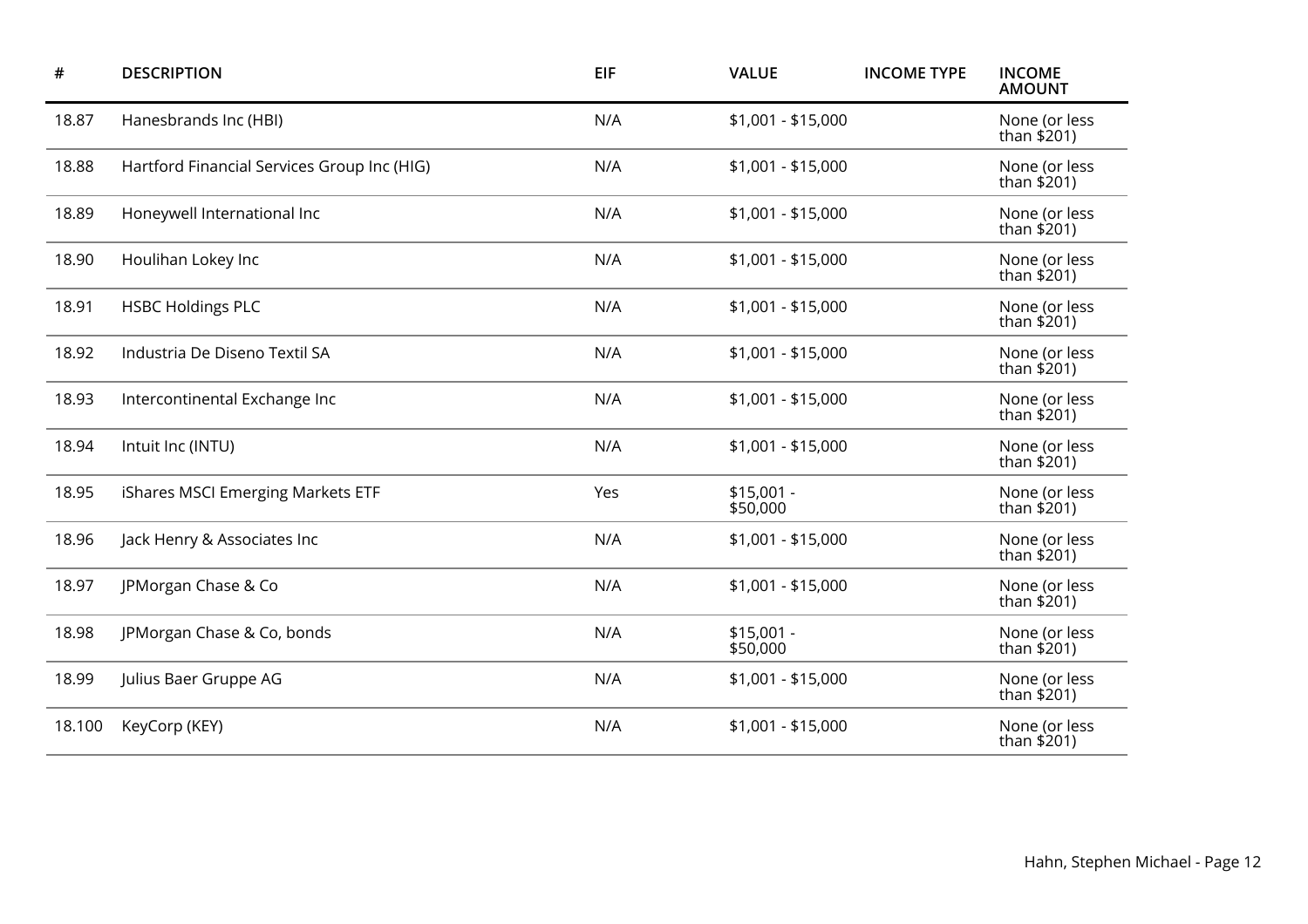| #      | <b>DESCRIPTION</b>                    | <b>EIF</b> | <b>VALUE</b>            | <b>INCOME TYPE</b> | <b>INCOME</b><br><b>AMOUNT</b> |
|--------|---------------------------------------|------------|-------------------------|--------------------|--------------------------------|
| 18.101 | Keysight Technologies Inc             | N/A        | \$1,001 - \$15,000      |                    | None (or less<br>than \$201)   |
| 18.102 | Kimberly-Clark Corp                   | N/A        | $$1,001 - $15,000$      |                    | None (or less<br>than \$201)   |
| 18.103 | Koninklijke DSM NV                    | N/A        | \$1,001 - \$15,000      |                    | None (or less<br>than \$201)   |
| 18.104 | Landstar System, Inc (LSTR)           | N/A        | \$1,001 - \$15,000      |                    | None (or less<br>than \$201)   |
| 18.105 | Lincoln Electric Holdings, Inc (LECO) | N/A        | \$1,001 - \$15,000      |                    | None (or less<br>than \$201)   |
| 18.106 | Linde PLC                             | N/A        | \$1,001 - \$15,000      |                    | None (or less<br>than \$201)   |
| 18.107 | Lloyds Banking Group PLC              | N/A        | \$1,001 - \$15,000      |                    | None (or less<br>than $$201)$  |
| 18.108 | Loews Corp (L)                        | N/A        | \$1,001 - \$15,000      |                    | None (or less<br>than \$201)   |
| 18.109 | Marsh & McLennan Companies Inc        | N/A        | $$1,001 - $15,000$      |                    | None (or less<br>than $$201$ ) |
| 18.110 | Masco Corp (MAS)                      | N/A        | \$1,001 - \$15,000      |                    | None (or less<br>than \$201)   |
| 18.111 | Metlife Inc (MET)                     | N/A        | $$1,001 - $15,000$      |                    | None (or less<br>than $$201$ ) |
| 18.112 | MGM Growth Properties LLC             | N/A        | \$1,001 - \$15,000      |                    | None (or less<br>than \$201)   |
| 18.113 | Microsoft Corp (MSFT)                 | N/A        | $$15,001 -$<br>\$50,000 |                    | None (or less<br>than $$201$ ) |
| 18.114 | Monster Beverage Corp (MNST)          | N/A        | $$15,001 -$<br>\$50,000 |                    | None (or less<br>than \$201)   |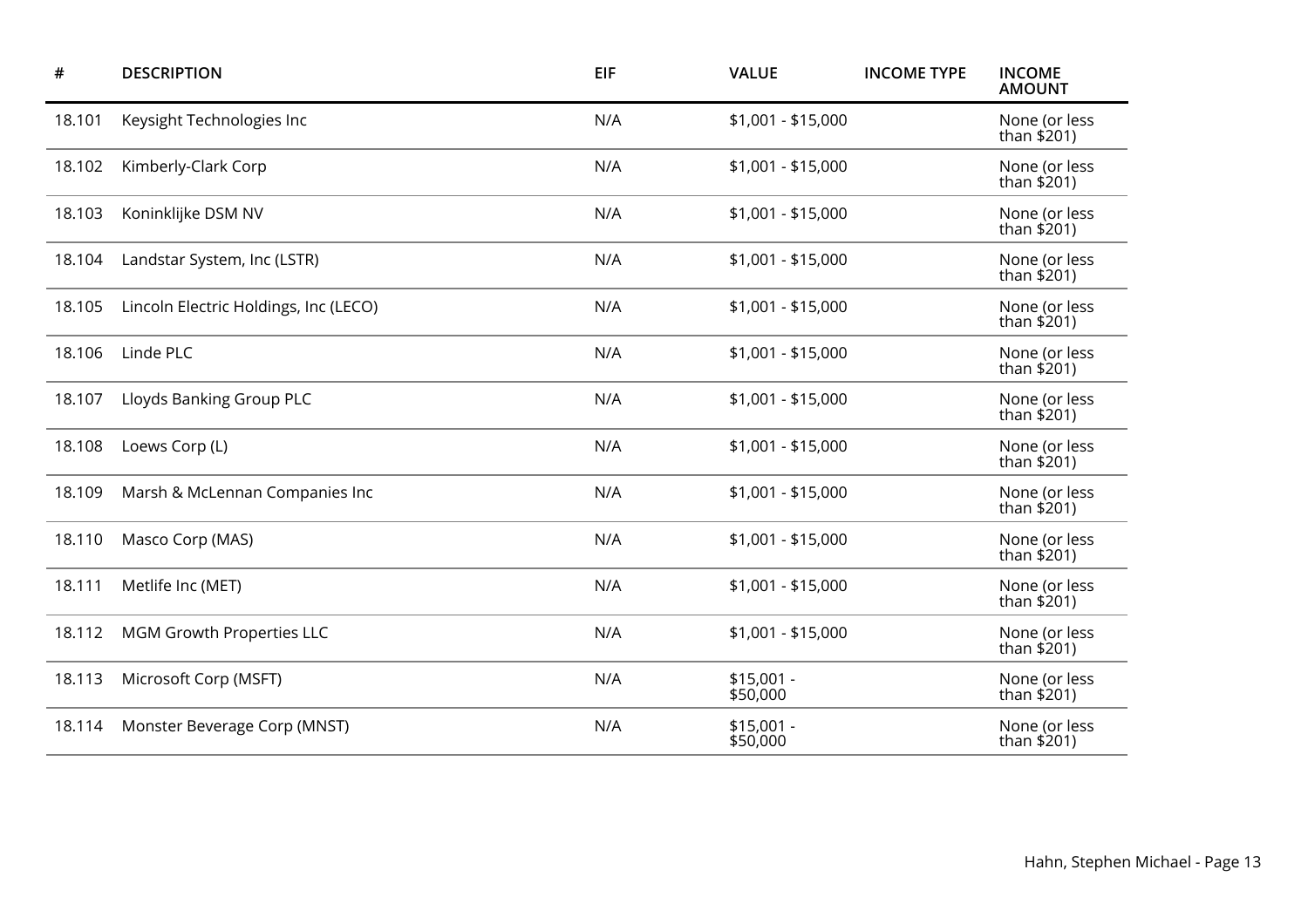| #      | <b>DESCRIPTION</b>             | <b>EIF</b> | <b>VALUE</b>            | <b>INCOME TYPE</b> | <b>INCOME</b><br><b>AMOUNT</b> |
|--------|--------------------------------|------------|-------------------------|--------------------|--------------------------------|
| 18.115 | Morgan Stanley (MS)            | N/A        | \$1,001 - \$15,000      |                    | None (or less<br>than \$201)   |
| 18.116 | Murata Manufacturing Co Ltd    | N/A        | \$1,001 - \$15,000      |                    | None (or less<br>than \$201)   |
| 18.117 | National Beverage Corp (FIZZ)  | N/A        | \$1,001 - \$15,000      |                    | None (or less<br>than $$201)$  |
| 18.118 | Nordea Bank Abp                | N/A        | \$1,001 - \$15,000      |                    | None (or less<br>than \$201)   |
| 18.119 | <b>NVIDIA Corp</b>             | N/A        | \$1,001 - \$15,000      |                    | None (or less<br>than \$201)   |
| 18.120 | NVR Inc                        | N/A        | \$1,001 - \$15,000      |                    | None (or less<br>than $$201)$  |
| 18.121 | NXP Semiconductors N.V. (NXPI) | N/A        | \$1,001 - \$15,000      |                    | None (or less<br>than $$201)$  |
| 18.122 | Oracle Corp (ORCL)             | N/A        | $$15,001 -$<br>\$50,000 |                    | None (or less<br>than \$201)   |
| 18.123 | Oracle Corp, bonds             | N/A        | $$15,001 -$<br>\$50,000 |                    | None (or less<br>than $$201)$  |
| 18.124 | Packaging Corp of America      | N/A        | $$1,001 - $15,000$      |                    | None (or less<br>than \$201)   |
| 18.125 | Parker-Hannifin Corp (PH)      | N/A        | \$1,001 - \$15,000      |                    | None (or less<br>than $$201)$  |
| 18.126 | PepsiCo Inc (PEP)              | N/A        | \$1,001 - \$15,000      |                    | None (or less<br>than \$201)   |
| 18.127 | Primerica Inc                  | N/A        | \$1,001 - \$15,000      |                    | None (or less<br>than \$201)   |
| 18.128 | Procter & Gamble Co            | N/A        | $$15,001 -$<br>\$50,000 |                    | None (or less<br>than \$201)   |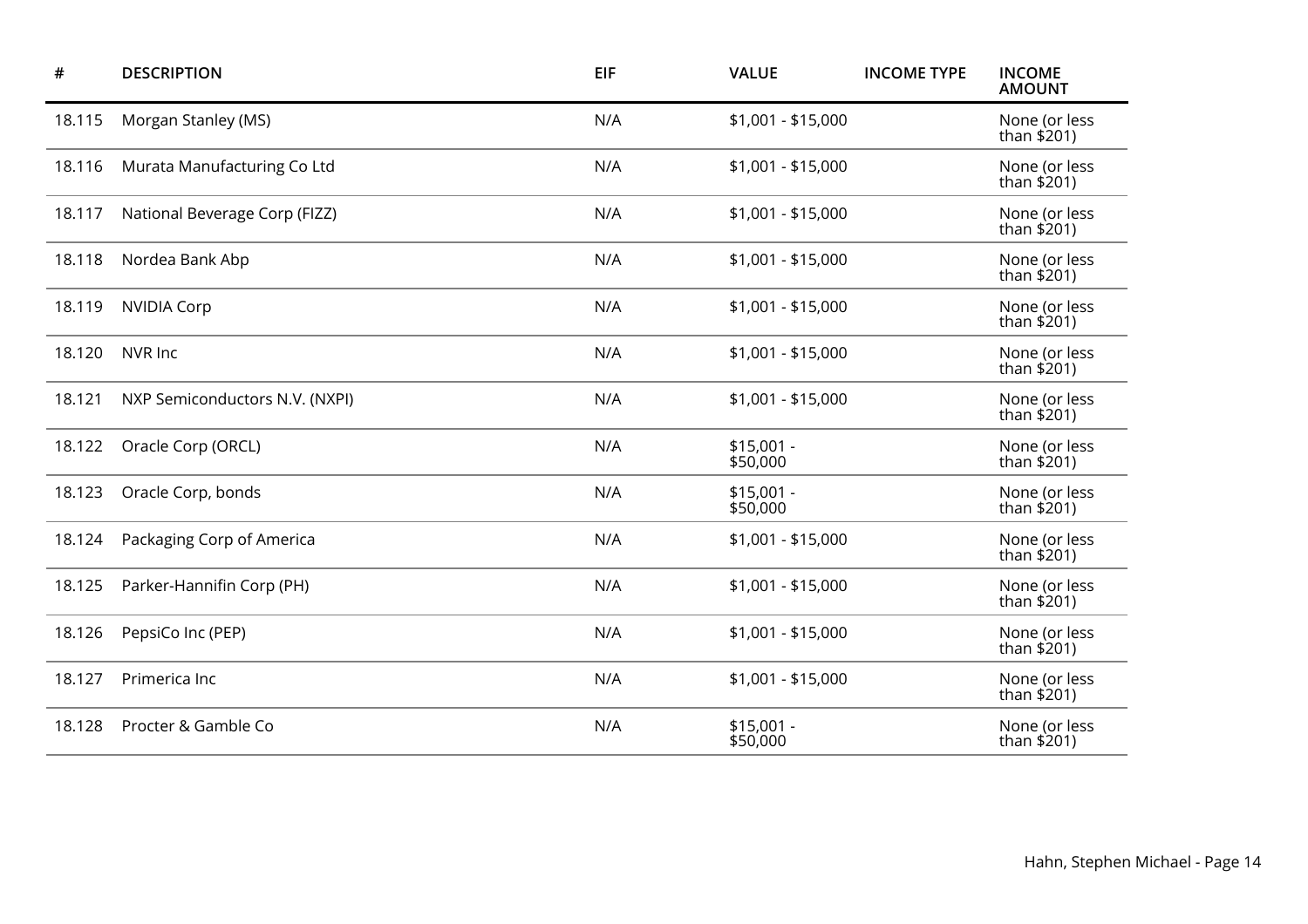| #      | <b>DESCRIPTION</b>               | <b>EIF</b> | <b>VALUE</b>            | <b>INCOME TYPE</b> | <b>INCOME</b><br><b>AMOUNT</b> |
|--------|----------------------------------|------------|-------------------------|--------------------|--------------------------------|
| 18.129 | Progressive Corp (PGR)           | N/A        | \$1,001 - \$15,000      |                    | None (or less<br>than $$201)$  |
| 18.130 | QUALCOMM Inc (QCOM)              | N/A        | $$15,001 -$<br>\$50,000 |                    | None (or less<br>than \$201)   |
| 18.131 | Raymond James Financial Inc      | N/A        | $$1,001 - $15,000$      |                    | None (or less<br>than $$201)$  |
| 18.132 | <b>RBC Bearings Inc</b>          | N/A        | \$1,001 - \$15,000      |                    | None (or less<br>than \$201)   |
| 18.133 | Reinsurance Group of America Inc | N/A        | \$1,001 - \$15,000      |                    | None (or less<br>than \$201)   |
| 18.134 | RenaissanceRE Holdings Ltd       | N/A        | \$1,001 - \$15,000      |                    | None (or less<br>than $$201)$  |
| 18.135 | Repsol SA                        | N/A        | $$1,001 - $15,000$      |                    | None (or less<br>than $$201)$  |
| 18.136 | Republic Services Inc (RSG)      | N/A        | \$1,001 - \$15,000      |                    | None (or less<br>than \$201)   |
| 18.137 | <b>RLI Corp</b>                  | N/A        | $$1,001 - $15,000$      |                    | None (or less<br>than $$201$ ) |
| 18.138 | Royal Dutch Shell PLC            | N/A        | $$1,001 - $15,000$      |                    | None (or less<br>than \$201)   |
| 18.139 | <b>SAP SE</b>                    | N/A        | $$1,001 - $15,000$      |                    | None (or less<br>than $$201)$  |
| 18.140 | Schlumberger Ltd (SLB)           | N/A        | $$1,001 - $15,000$      |                    | None (or less<br>than \$201)   |
| 18.141 | Sealed Air Corp (SEE)            | N/A        | $$1,001 - $15,000$      |                    | None (or less<br>than $$201)$  |
| 18.142 | <b>SECOM Co Ltd</b>              | N/A        | \$1,001 - \$15,000      |                    | None (or less<br>than \$201)   |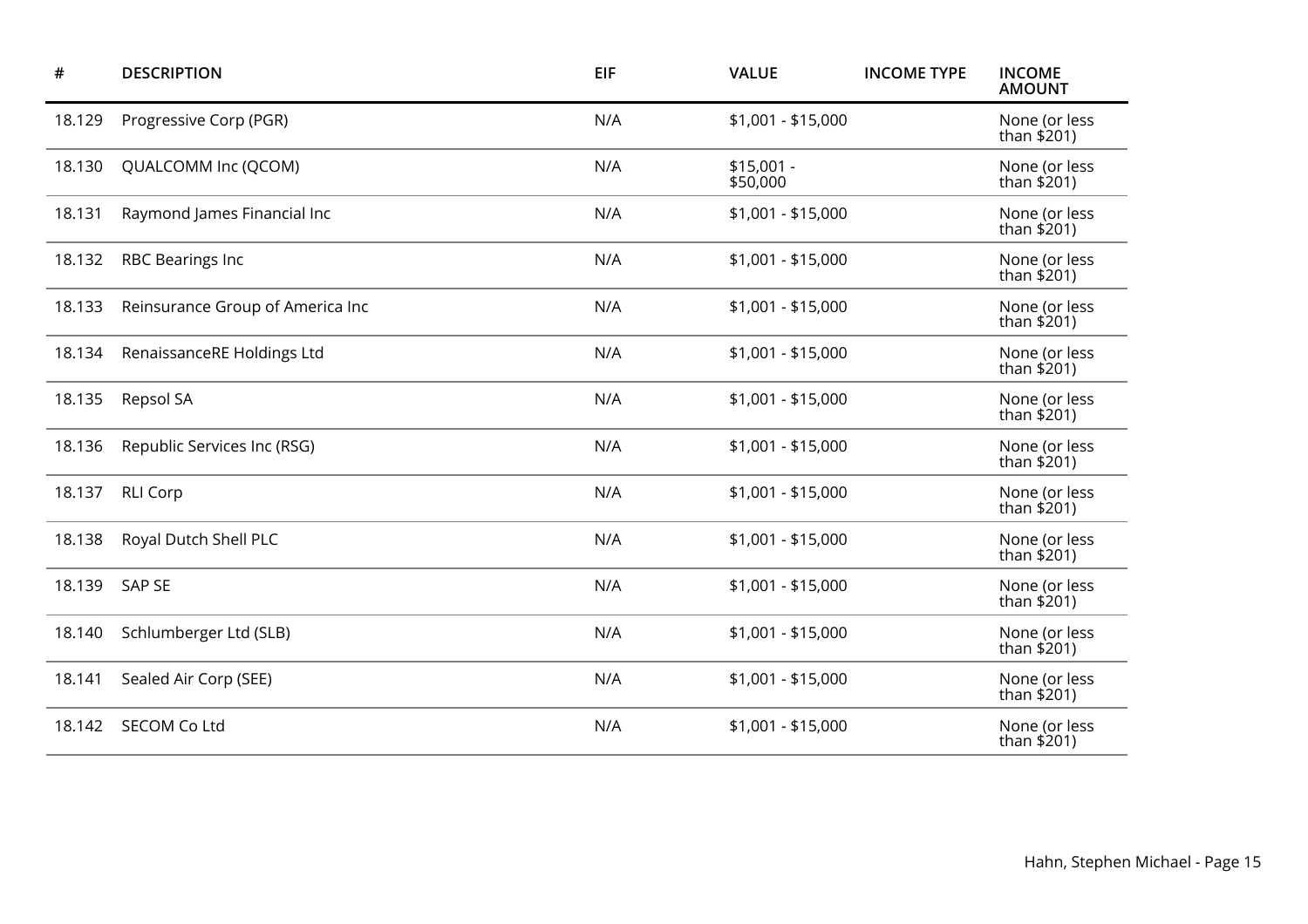| #      | <b>DESCRIPTION</b>                  | EIF | <b>VALUE</b>              | <b>INCOME TYPE</b> | <b>INCOME</b><br><b>AMOUNT</b> |
|--------|-------------------------------------|-----|---------------------------|--------------------|--------------------------------|
| 18.143 | SEI Investments Co                  | N/A | $$1,001 - $15,000$        |                    | None (or less<br>than \$201)   |
| 18.144 | Simon Property Group, bonds         | N/A | $$15,001 -$<br>\$50,000   |                    | None (or less<br>than \$201)   |
| 18.145 | SiteOne Landscape Supply Inc        | N/A | \$1,001 - \$15,000        |                    | None (or less<br>than \$201)   |
| 18.146 | Snap On Inc (SNA)                   | N/A | \$1,001 - \$15,000        |                    | None (or less<br>than \$201)   |
| 18.147 | SPDR S&P Dividend ETF               | Yes | $$100,001 -$<br>\$250,000 |                    | None (or less<br>than $$201)$  |
| 18.148 | Starbucks Corp (SBUX)               | N/A | $$15,001 -$<br>\$50,000   |                    | None (or less<br>than $$201)$  |
| 18.149 | Stericycle Inc (SRCL)               | N/A | \$1,001 - \$15,000        |                    | None (or less<br>than $$201)$  |
| 18.150 | <b>Stifel Financial Corp</b>        | N/A | \$1,001 - \$15,000        |                    | None (or less<br>than \$201)   |
| 18.151 | Sumitomo Mitsui Financial Group Inc | N/A | \$1,001 - \$15,000        |                    | None (or less<br>than \$201)   |
| 18.152 | Synopsys, Inc.(SNPS)                | N/A | \$1,001 - \$15,000        |                    | None (or less<br>than \$201)   |
| 18.153 | Target Corp, bonds                  | N/A | $$15,001 -$<br>\$50,000   |                    | None (or less<br>than $$201)$  |
| 18.154 | Tegna Inc                           | N/A | \$1,001 - \$15,000        |                    | None (or less<br>than \$201)   |
| 18.155 | Texas Instruments Inc (TXN)         | N/A | \$1,001 - \$15,000        |                    | None (or less<br>than \$201)   |
| 18.156 | The Scotts Miracle Gro Co           | N/A | $$1,001 - $15,000$        |                    | None (or less<br>than \$201)   |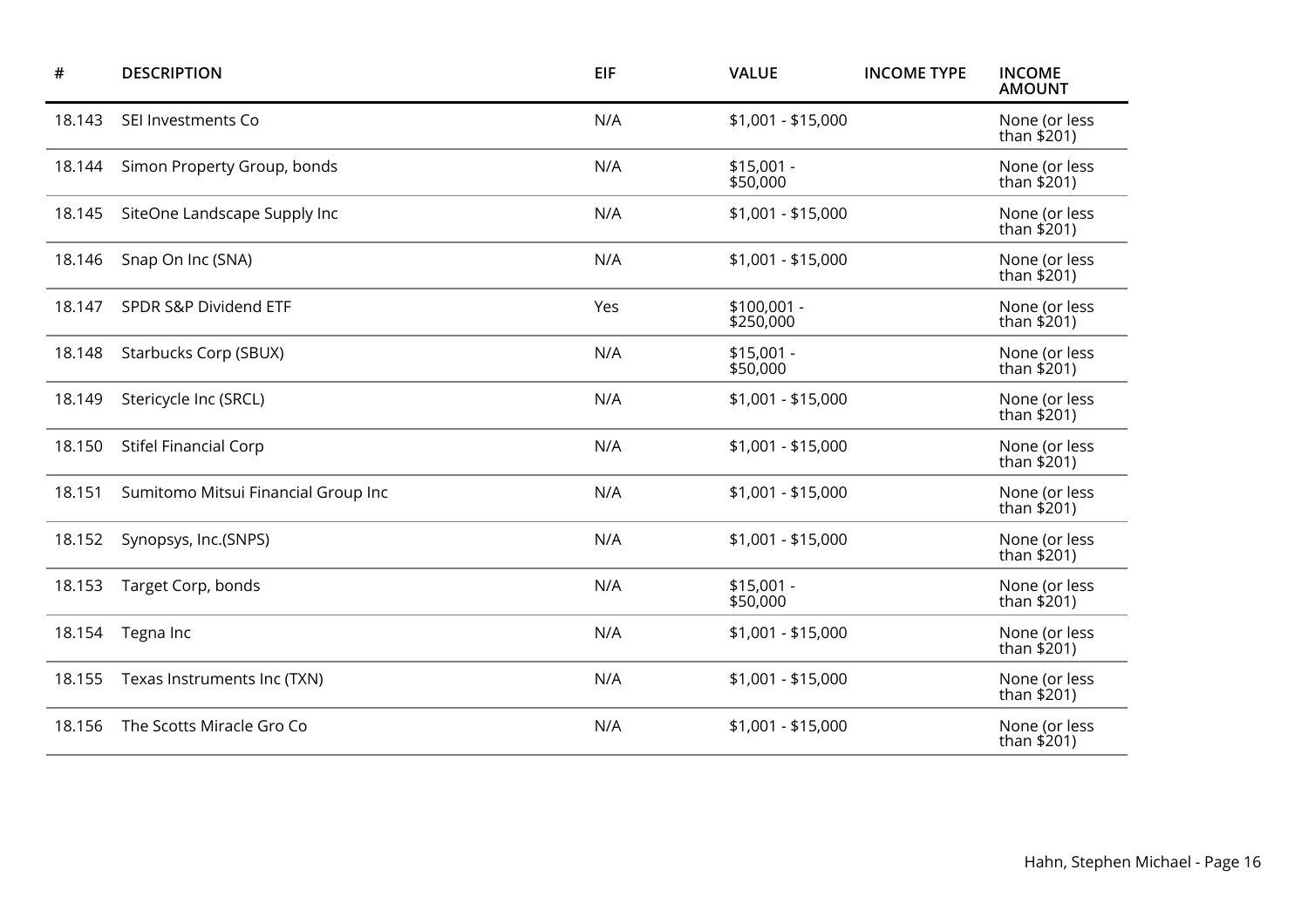| #      | <b>DESCRIPTION</b>                               | <b>EIF</b> | <b>VALUE</b>            | <b>INCOME TYPE</b> | <b>INCOME</b><br><b>AMOUNT</b> |
|--------|--------------------------------------------------|------------|-------------------------|--------------------|--------------------------------|
| 18.157 | The Walt Disney Co                               | N/A        | $$1,001 - $15,000$      |                    | None (or less<br>than \$201)   |
| 18.158 | Thermo Fisher Scientific (TMO)                   | N/A        | $$1,001 - $15,000$      |                    | None (or less<br>than $$201)$  |
| 18.159 | Thor Industries Inc                              | N/A        | \$1,001 - \$15,000      |                    | None (or less<br>than \$201)   |
| 18.160 | TJX Companies Inc                                | N/A        | $$15,001 -$<br>\$50,000 |                    | None (or less<br>than $$201)$  |
| 18.161 | Toray Industries Inc                             | N/A        | \$1,001 - \$15,000      |                    | None (or less<br>than \$201)   |
| 18.162 | Toyota Motor Credit, bonds                       | N/A        | $$15,001 -$<br>\$50,000 |                    | None (or less<br>than $$201)$  |
| 18.163 | United Airlines Holdings Inc                     | N/A        | \$1,001 - \$15,000      |                    | None (or less<br>than $$201)$  |
| 18.164 | Apergy Corp (APY)                                | N/A        | $$1,001 - $15,000$      |                    | None (or less<br>than \$201)   |
| 18.165 | United Technologies Corp (UTX)                   | N/A        | \$1,001 - \$15,000      |                    | None (or less<br>than \$201)   |
| 18.166 | Vanguard Developed Markets Index Fund<br>(VTMGX) | Yes        | $$1,001 - $15,000$      |                    | None (or less<br>than \$201)   |
| 18.167 | Visa Inc (V)                                     | N/A        | $$15,001 -$<br>\$50,000 |                    | None (or less<br>than $$201$ ) |
| 18.168 | Watsco Inc (WSO)                                 | N/A        | \$1,001 - \$15,000      |                    | None (or less<br>than \$201)   |
| 18.169 | WD-40 Co (WDFC)                                  | N/A        | \$1,001 - \$15,000      |                    | None (or less<br>than $$201$ ) |
| 18.170 | WEC Energy Group Inc (WEC)                       | N/A        | $$1,001 - $15,000$      |                    | None (or less<br>than \$201)   |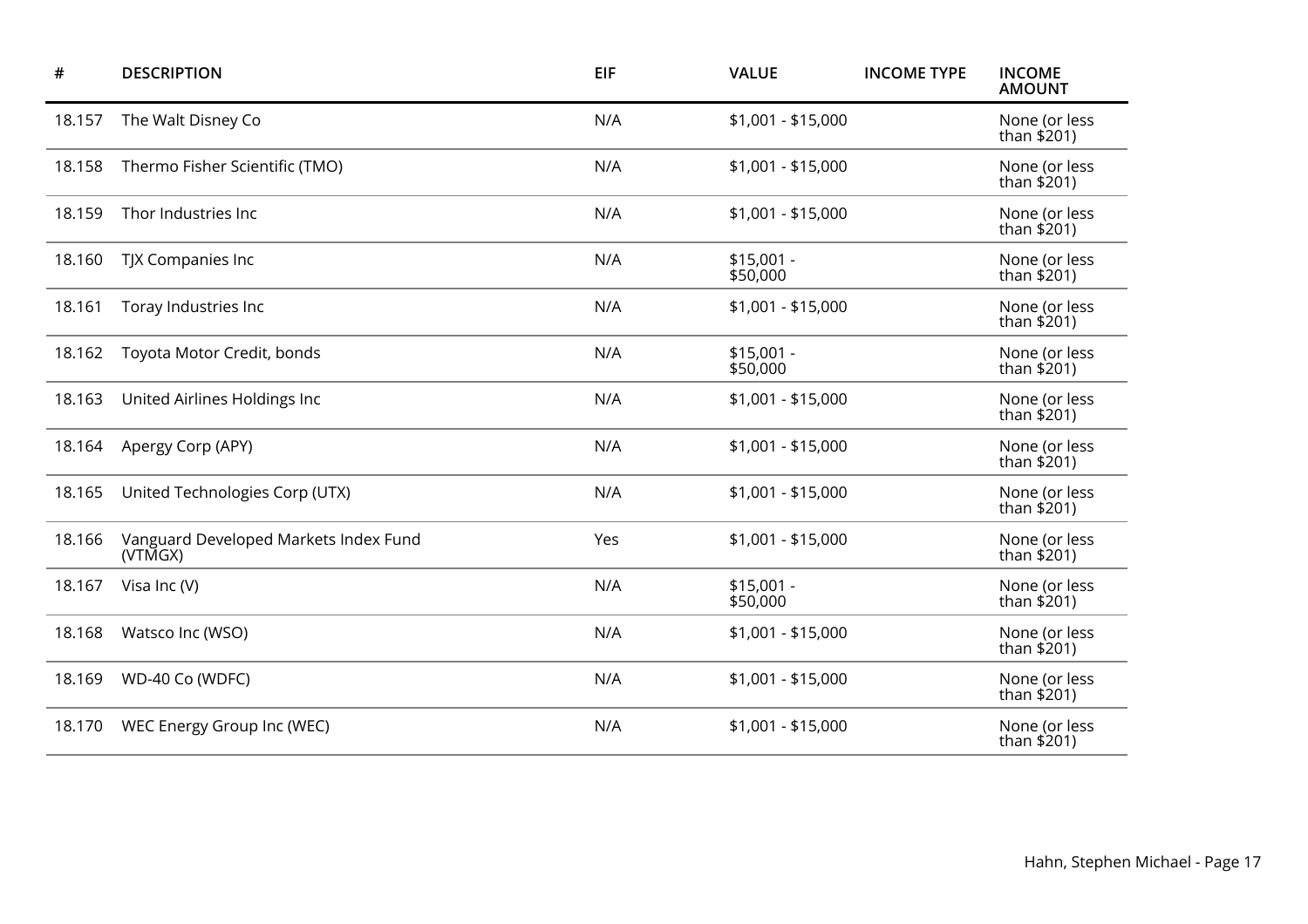| #      | <b>DESCRIPTION</b>                                     | EIF | <b>VALUE</b>             | <b>INCOME TYPE</b> | <b>INCOME</b><br><b>AMOUNT</b> |
|--------|--------------------------------------------------------|-----|--------------------------|--------------------|--------------------------------|
| 18.171 | Woodward Inc (WWD)                                     | N/A | \$1,001 - \$15,000       |                    | None (or less<br>than \$201)   |
| 18.172 | Xilinx Inc (XLNX)                                      | N/A | \$1,001 - \$15,000       |                    | None (or less<br>than \$201)   |
| 18.173 | Yum China Holdings (YUMC)                              | N/A | \$1,001 - \$15,000       |                    | None (or less<br>than $$201)$  |
| 18.174 | Yum! Brands Inc (YUM)                                  | N/A | \$1,001 - \$15,000       |                    | None (or less<br>than \$201)   |
| 18.175 | Wells Fargo & Co, bonds                                | N/A | $$15,001 -$<br>\$50,000  |                    | None (or less<br>than $$201)$  |
| 18.176 | Treasury bonds                                         | N/A | \$250,001 -<br>\$500,000 |                    | None (or less<br>than $$201)$  |
| 18.177 | Walt Disney, bonds                                     | N/A | $$15,001 -$<br>\$50,000  |                    | None (or less<br>than \$201)   |
| 18.178 | ArcelorMittal (MT)                                     | N/A | \$1,001 - \$15,000       |                    | None (or less<br>than \$201)   |
| 18.179 | Banco Santander SA (SAN)                               | N/A | \$1,001 - \$15,000       |                    | None (or less<br>than $$201$ ) |
| 18.180 | Baidu Inc (BIDU)                                       | N/A | \$1,001 - \$15,000       |                    | None (or less<br>than \$201)   |
| 18.181 | Intesa Sanpaolo                                        | N/A | \$1,001 - \$15,000       |                    | None (or less<br>than \$201)   |
| 18.182 | International Consolidated Airlines Group<br><b>SA</b> | N/A | \$1,001 - \$15,000       |                    | None (or less<br>than $$201)$  |
| 18.183 | LogMein Inc (LOGM)                                     | N/A | \$1,001 - \$15,000       |                    | None (or less<br>than \$201)   |
| 18.184 | Kubota Corp                                            | N/A | \$1,001 - \$15,000       |                    | None (or less<br>than \$201)   |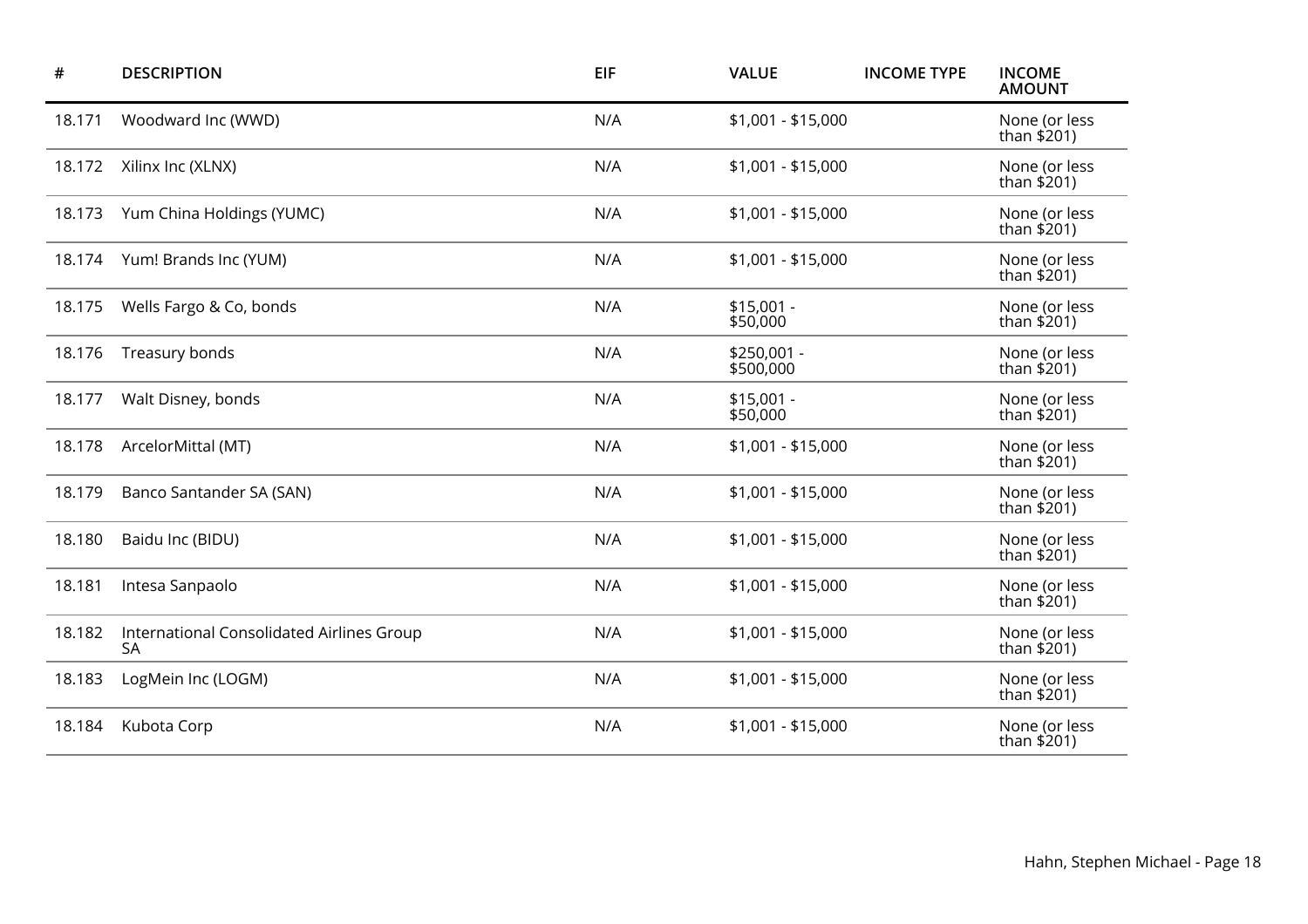| #      | <b>DESCRIPTION</b>                                  | <b>EIF</b> | <b>VALUE</b>            | <b>INCOME TYPE</b> | <b>INCOME</b><br><b>AMOUNT</b> |
|--------|-----------------------------------------------------|------------|-------------------------|--------------------|--------------------------------|
| 18.185 | Total Systems Services Inc                          | N/A        | $$1,001 - $15,000$      |                    | None (or less<br>than \$201)   |
| 18.186 | <b>Total SA</b>                                     | N/A        | \$1,001 - \$15,000      |                    | None (or less<br>than \$201)   |
| 18.187 | T-Mobile US Inc                                     | N/A        | \$1,001 - \$15,000      |                    | None (or less<br>than $$201)$  |
| 18.188 | Seven & I Holdings Co Ltd                           | N/A        | \$1,001 - \$15,000      |                    | None (or less<br>than \$201)   |
| 18.189 | Sally Beauty Holdings Inc                           | N/A        | \$1,001 - \$15,000      |                    | None (or less<br>than $$201)$  |
| 18.190 | RE/MAX Holdings Inc                                 | N/A        | \$1,001 - \$15,000      |                    | None (or less<br>than \$201)   |
| 18.191 | <b>PNC Financial Services Group</b>                 | N/A        | \$1,001 - \$15,000      |                    | None (or less<br>than \$201)   |
| 18.192 | Orange SA                                           | N/A        | $$1,001 - $15,000$      |                    | None (or less<br>than $$201)$  |
| 18.193 | Bank of NY Mellon, bonds                            | N/A        | $$15,001 -$<br>\$50,000 |                    | None (or less<br>than \$201)   |
| 18.194 | Daimler AG                                          | N/A        | $$1,001 - $15,000$      |                    | None (or less<br>than $$201)$  |
| 18.195 | VF Corp                                             | N/A        | $$1,001 - $15,000$      |                    | None (or less<br>than \$201)   |
| 18.196 | Verisk Analytics Inc                                | N/A        | $$1,001 - $15,000$      |                    | None (or less<br>than \$201)   |
| 18.197 | Fidelity National Information Services Inc<br>(FIS) | N/A        | $$1,001 - $15,000$      |                    | None (or less<br>than $$201$ ) |
| 18.198 | HFF Inc (Jones Long LaSalle Inc)                    | N/A        | $$1,001 - $15,000$      |                    | None (or less<br>than \$201)   |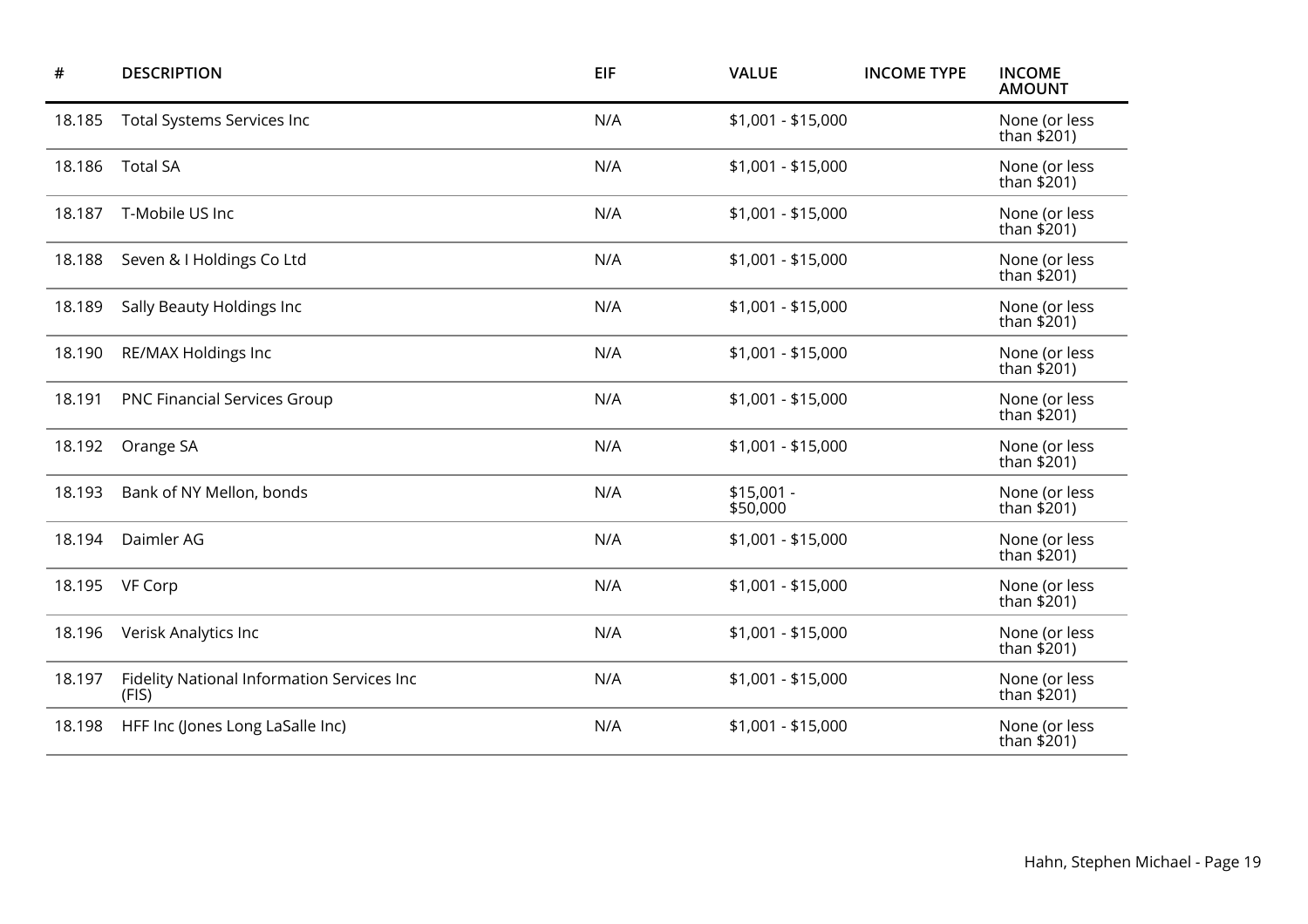| #  | <b>DESCRIPTION</b>                                                                                                                                                                                     | EIF | <b>VALUE</b> | <b>INCOME TYPE</b> | <b>INCOME</b><br><b>AMOUNT</b> |
|----|--------------------------------------------------------------------------------------------------------------------------------------------------------------------------------------------------------|-----|--------------|--------------------|--------------------------------|
| 19 | Composition, Methods and Microfluidics for<br>Telomerase Based In Vitro Diagnostic Assays<br>for Detecting Circulating Tumor Cells (CTC)<br>Patent #10,338,071 B2 (value not readily<br>ascertainable) | N/A |              |                    | None (or less<br>than \$201)   |
| 20 | Optical Measurement of Tissue Blood Flow,<br>Hemodynamics and Oxygenation Patent #<br>8,082,015 (value not readily ascertainable)                                                                      | N/A |              |                    | None (or less<br>than \$201)   |

# 3. Filer's Employment Agreements and Arrangements

| # | <b>EMPLOYER OR PARTY</b>                         |             | <b>CITY, STATE</b>            | <b>STATUS AND TERMS</b>                                                                                                                                                          | <b>DATE</b> |
|---|--------------------------------------------------|-------------|-------------------------------|----------------------------------------------------------------------------------------------------------------------------------------------------------------------------------|-------------|
|   | University of Texas MD Anderson Cancer<br>Center |             | Houston, Texas                | I expect to receive a performance-based bonus for<br>my job at MD Anderson on November 1, 2019.                                                                                  | 9/2018      |
|   | University of Texas System                       |             | Houston, Texas                | I will continue to participate in my 457b Deferred<br>Compensation Plan. The plan sponsor will not make<br>further contributions after my separation.                            | 1/2015      |
| 3 | University of Texas System                       |             | Houston, Texas                | I will continue to participate in my Tax Deferred<br>Annuity Retirement Plan. The plan sponsor will not<br>make further contributions after my separation.                       | 1/2015      |
|   | University of Texas MD Anderson Cancer<br>Center |             | Houston, Texas                | I will continue to participate in my Physician Referral<br>Service After-Tax Retirement Program. The plan<br>sponsor will not make further contributions after my<br>separation. | 1/2015      |
| 5 | University of Texas MD Anderson Cancer<br>Center |             | Houston, Texas                | I will continue to participate in this Physician Referral<br>Service Defined Benefit Plan.                                                                                       | 1/2015      |
| 6 | Texas Teacher's Retirement System                |             | Houston, Texas                | will continue to participate in this State of Texas<br>Defined Benefit Plan.                                                                                                     | 1/2015      |
|   | University of Pennsylvania                       | See Endnote | Philadelphia,<br>Pennsylvania | I have the right to receive a share of any royalties<br>received from the technologies covered by Patent#<br>US 10,338,071 B2 and Patent# US 8,082,015.                          | 8/1996      |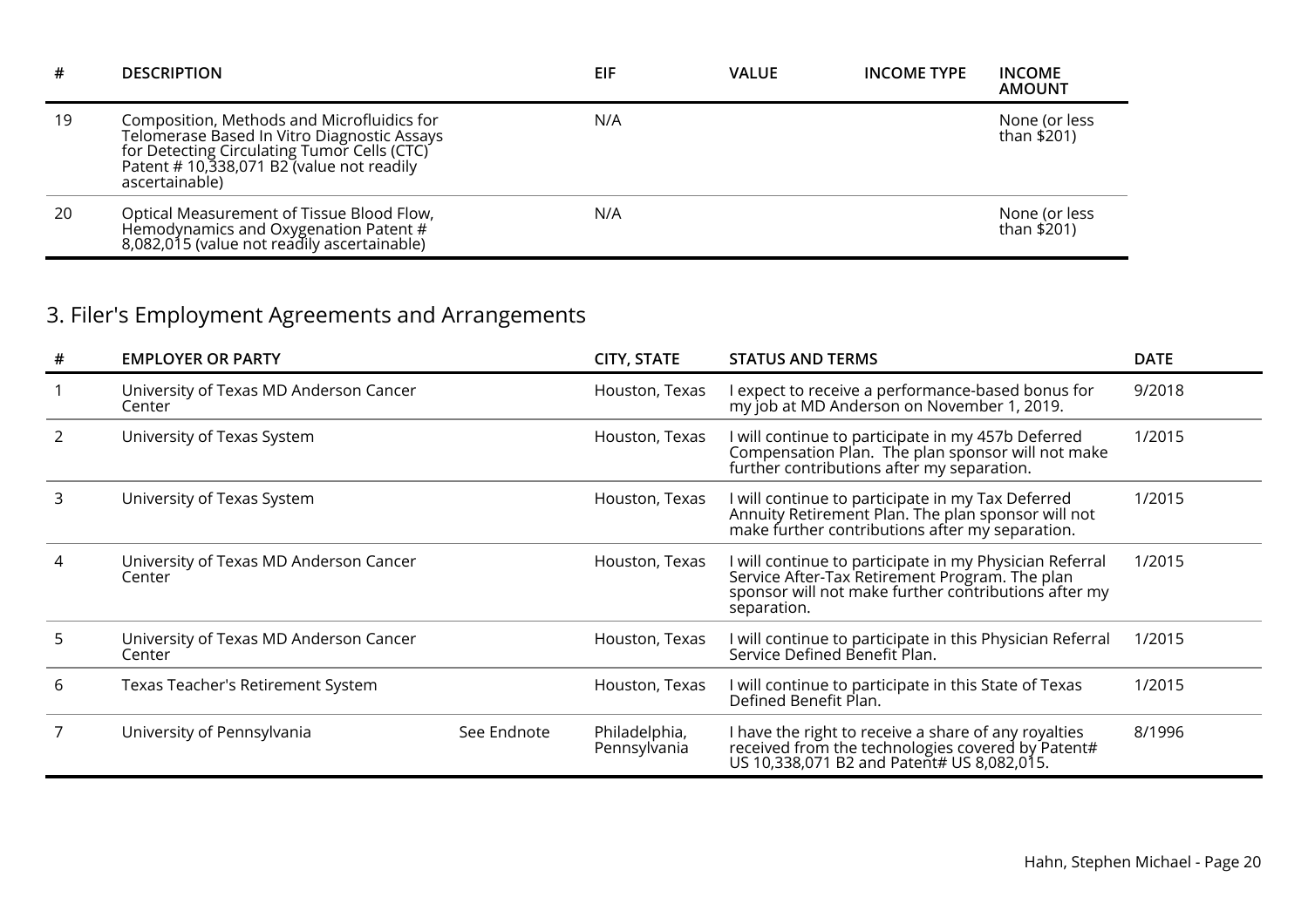## 4. Filer's Sources of Compensation Exceeding \$5,000 in a Year

| <b>SOURCE NAME</b>                                   | CITY, STATE    | <b>BRIEF DESCRIPTION OF DUTIES</b>                                                            |
|------------------------------------------------------|----------------|-----------------------------------------------------------------------------------------------|
| University of Texas MD Anderson Cancer<br>.<br>enter | Houston, Texas | Executive overseeing medical practice at the University of Texas MD<br>Anderson Cancer Center |

## 5. Spouse's Employment Assets & Income and Retirement Accounts

| #   | <b>DESCRIPTION</b>                                               | <b>EIF</b> | <b>VALUE</b>              | <b>INCOME TYPE</b>    | <b>INCOME</b><br><b>AMOUNT</b> |
|-----|------------------------------------------------------------------|------------|---------------------------|-----------------------|--------------------------------|
|     | Defined Income Variable Annuity (IRA)                            | No         |                           |                       |                                |
| 1.1 | Prudential AST Multi-Sector Fixed Income<br>Portfolio            | Yes        | $$250,001 -$<br>\$500,000 |                       | None (or less<br>than $$201)$  |
| 2   | <b>IRA</b>                                                       | No         |                           |                       |                                |
| 2.1 | Vanguard Target Retirement 2030 Fund                             | Yes        | $$50,001 -$<br>\$100,000  |                       | None (or less<br>than \$201)   |
| 3   | <b>SEP IRA</b>                                                   | No         |                           |                       |                                |
| 3.1 | Vanguard Total Stock Market Index Fund<br>Admiral Shares (VTSAX) | Yes        | $$1,001 - $15,000$        |                       | None (or less<br>than \$201)   |
| 4   | Beneficiary (Inherited) IRA                                      | No         |                           | cash<br>distributions | \$8,000                        |
| 4.1 | Vanguard Equity Income Fund Investor<br>Shares (VEIPX)           | Yes        | $$1,001 - $15,000$        |                       | None (or less<br>than \$201)   |

## 6. Other Assets and Income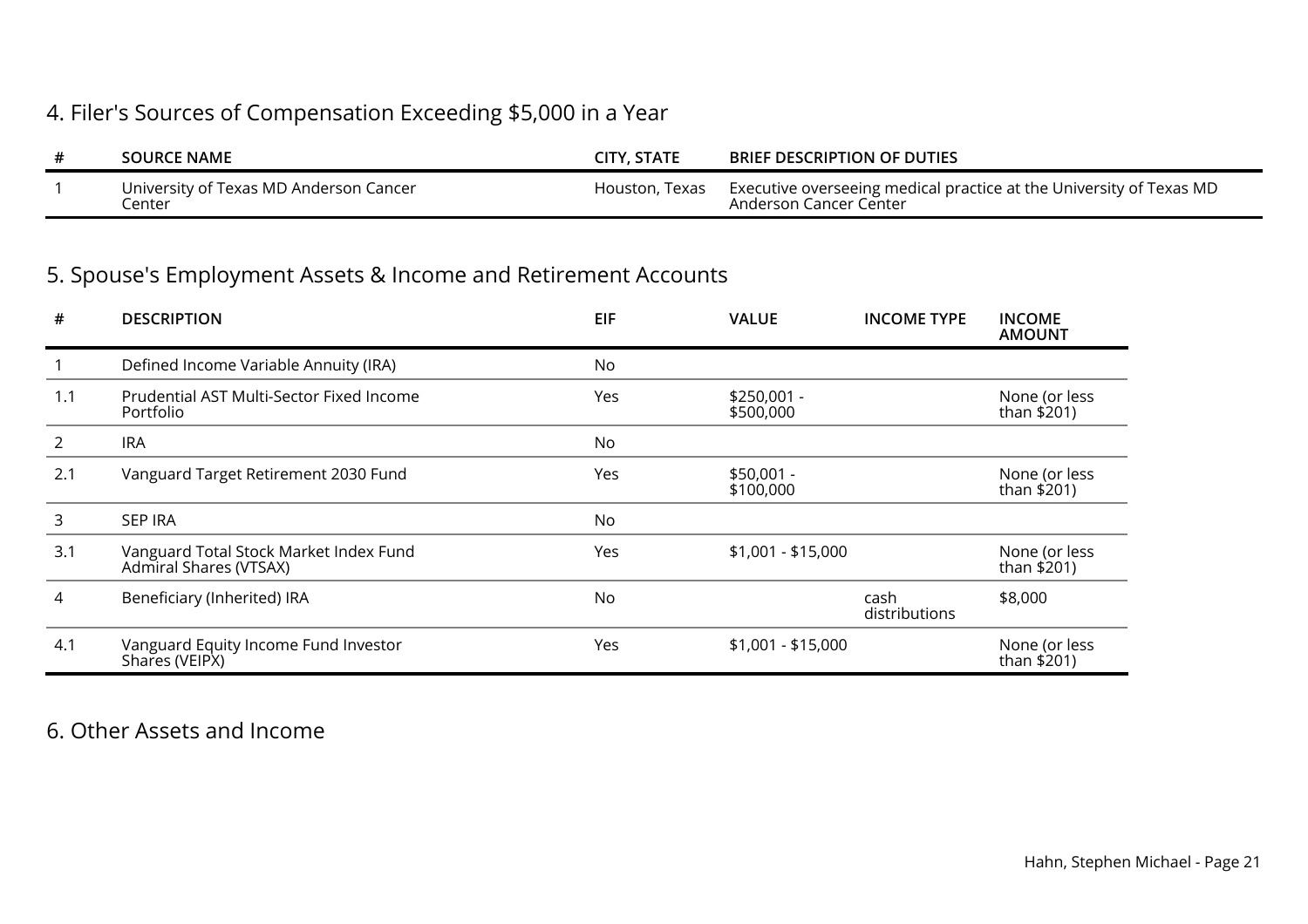| <b>DESCRIPTION</b>                                          | <b>EIF</b> | <b>VALUE</b>                 | <b>INCOME TYPE</b>   | <b>INCOME</b><br><b>AMOUNT</b> |
|-------------------------------------------------------------|------------|------------------------------|----------------------|--------------------------------|
| Fractional Ownership Residential Property<br>Tuscany, Italy | N/A        | $$100,001 -$<br>\$250,000    |                      | None (or less<br>than $$201)$  |
| Residential Rental Property, Keystone, CO                   | N/A        | \$1,000,001 -<br>\$5,000,000 | Rent or<br>Royalties | $$15,001 -$<br>\$50,000        |
| Residential Rental Property Philadelphia PA                 | N/A        | \$1,000,001 -<br>\$5,000,000 | Rent or<br>Royalties | \$50,001 -<br>\$100,000        |
| Residential Rental Property Pawley's Island,<br><b>SC</b>   | N/A        | \$500,001 -<br>\$1,000,000   | Rent or<br>Royalties | $$15,001 -$<br>\$50,000        |
| My529 - Utah 529 Educational Savings<br>Program #1          | No         |                              |                      |                                |
| Vanguard Total Stock Market Index Fund<br>(VITPX)           | Yes        | \$1,001 - \$15,000           |                      | None (or less<br>than $$201$ ) |
| Vanguard Developed Markets Index Fund<br>(VDIPX)            | Yes        | \$1,001 - \$15,000           |                      | None (or less<br>than \$201)   |
| Vanguard Emerging Markets Stock Index<br>Fund (VEMRX)       | Yes        | \$1,001 - \$15,000           |                      | None (or less<br>than $$201)$  |
| My529 - Utah 529 Educational Savings<br>Program #2          | <b>No</b>  |                              |                      |                                |
| Vanguard Total Stock Market Index Fund<br>(VITPX)           | Yes        | \$1,001 - \$15,000           |                      | None (or less<br>than $$201$ ) |
| Vanguard Developed Markets Index Fund<br>(VDIPX)            | Yes        | $$1,001 - $15,000$           |                      | None (or less<br>than $$201)$  |
| Vanguard Emerging Markets Stock Index<br>Fund (VEMRX)       | Yes        | \$1,001 - \$15,000           |                      | None (or less<br>than \$201)   |
| TIAA-CREF Personal Variable Annuity #1                      | No         |                              |                      |                                |
| <b>CREF Stock Account Class R1</b>                          | Yes        | $$15,001 -$<br>\$50,000      |                      | None (or less<br>than $$201)$  |
| TIAA-CREF Personal Variable Annuity #2                      | No         |                              |                      |                                |
|                                                             |            | See Endnote                  |                      |                                |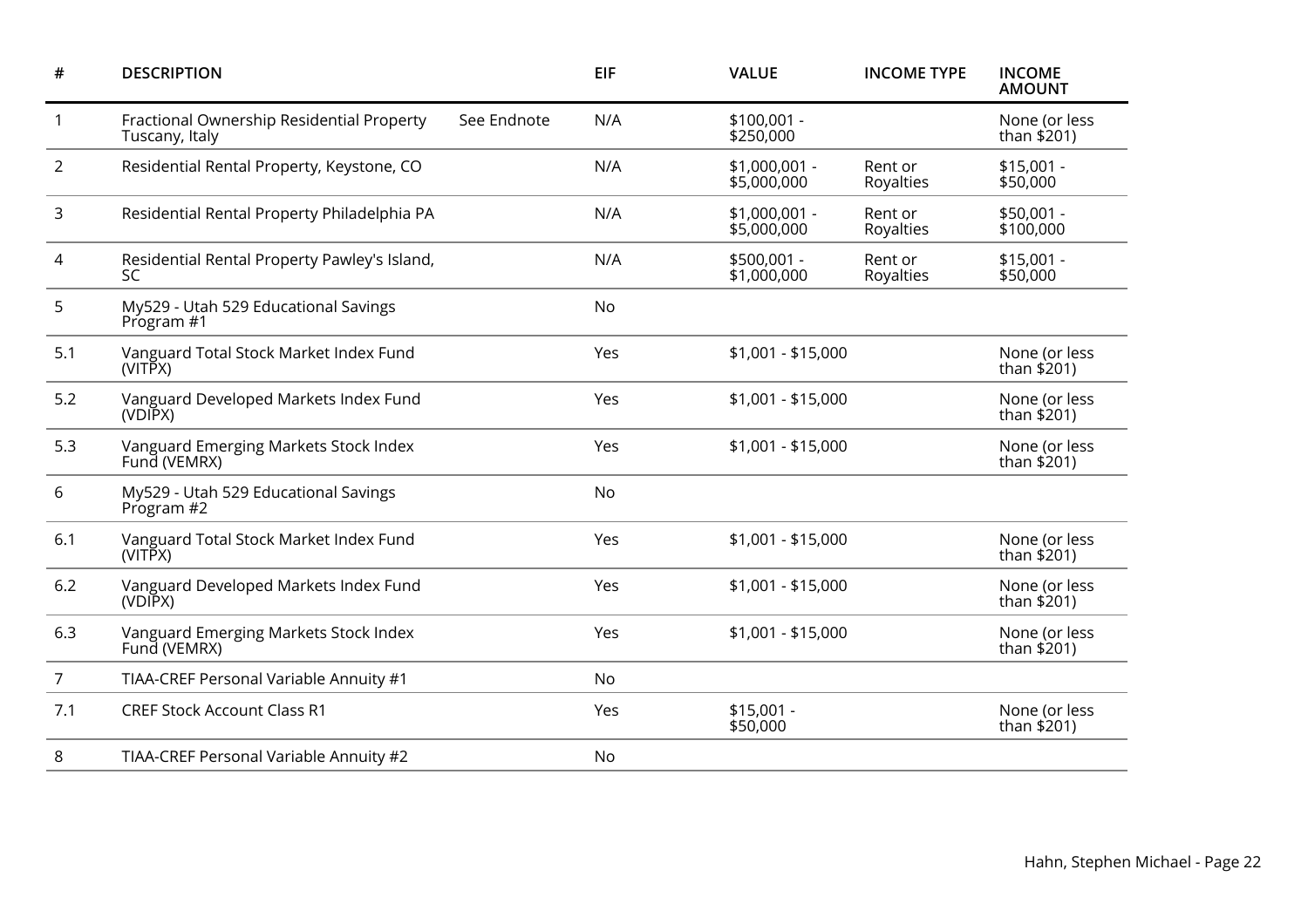| #    | <b>DESCRIPTION</b>                               | <b>EIF</b> | <b>VALUE</b>            | <b>INCOME TYPE</b> | <b>INCOME</b><br><b>AMOUNT</b> |
|------|--------------------------------------------------|------------|-------------------------|--------------------|--------------------------------|
| 8.1  | <b>CREF Stock Account Class R1</b>               | Yes        | \$50,001 -<br>\$100,000 |                    | None (or less<br>than $$201)$  |
| 9    | Penn Mutual Whole Life Insurance Policy          | N/A        | $$1,001 - $15,000$      |                    | None (or less<br>than $$201)$  |
| 10   | NY Life Whole Life Insurance Policy              | N/A        | \$50,001 -<br>\$100,000 |                    | None (or less<br>than $$201$ ) |
| 11   | Motorola Stock                                   | N/A        | $$1,001 - $15,000$      |                    | None (or less<br>than $$201)$  |
| 12   | <b>Brokerage Account</b>                         | No         |                         |                    |                                |
| 12.1 | Vanguard Federal Money Market Fund<br>(VMFXX)    | Yes        | $$1,001 - $15,000$      |                    | None (or less<br>than \$201)   |
| 13   | U.S. bank account (cash account)                 | N/A        | $$15,001 -$<br>\$50,000 |                    | None (or less<br>than $$201$ ) |
| 14   | <b>IMA Brokerage Account</b>                     | No         |                         |                    |                                |
| 14.1 | Cambiar International Equity Fund (CAMYX)        | Yes        | $$1,001 - $15,000$      |                    | None (or less<br>than $$201)$  |
| 14.2 | Cisco Systems Inc (CSCO)                         | N/A        | $$1,001 - $15,000$      |                    | None (or less<br>than \$201)   |
| 14.3 | Diamond Hill Large Cap Fund (DHLRX)              | Yes        | $$15,001 -$<br>\$50,000 |                    | None (or less<br>than $$201$ ) |
| 14.4 | Franklin Mutual Global Discovery Fund<br>(MDISX) | Yes        | $$1,001 - $15,000$      |                    | None (or less<br>than $$201)$  |
| 14.5 | Loomis Sayles Growth Fund Class Y (LSGRX)        | Yes        | $$15,001 -$<br>\$50,000 |                    | None (or less<br>than $$201)$  |
| 14.6 | Principal MidCap Fund Class R-6 (PMAQX)          | Yes        | $$15,001 -$<br>\$50,000 |                    | None (or less<br>than $$201)$  |
| 14.7 | SPDR S&P Dividend ETF (SDY)                      | Yes        | $$1,001 - $15,000$      |                    | None (or less<br>than \$201)   |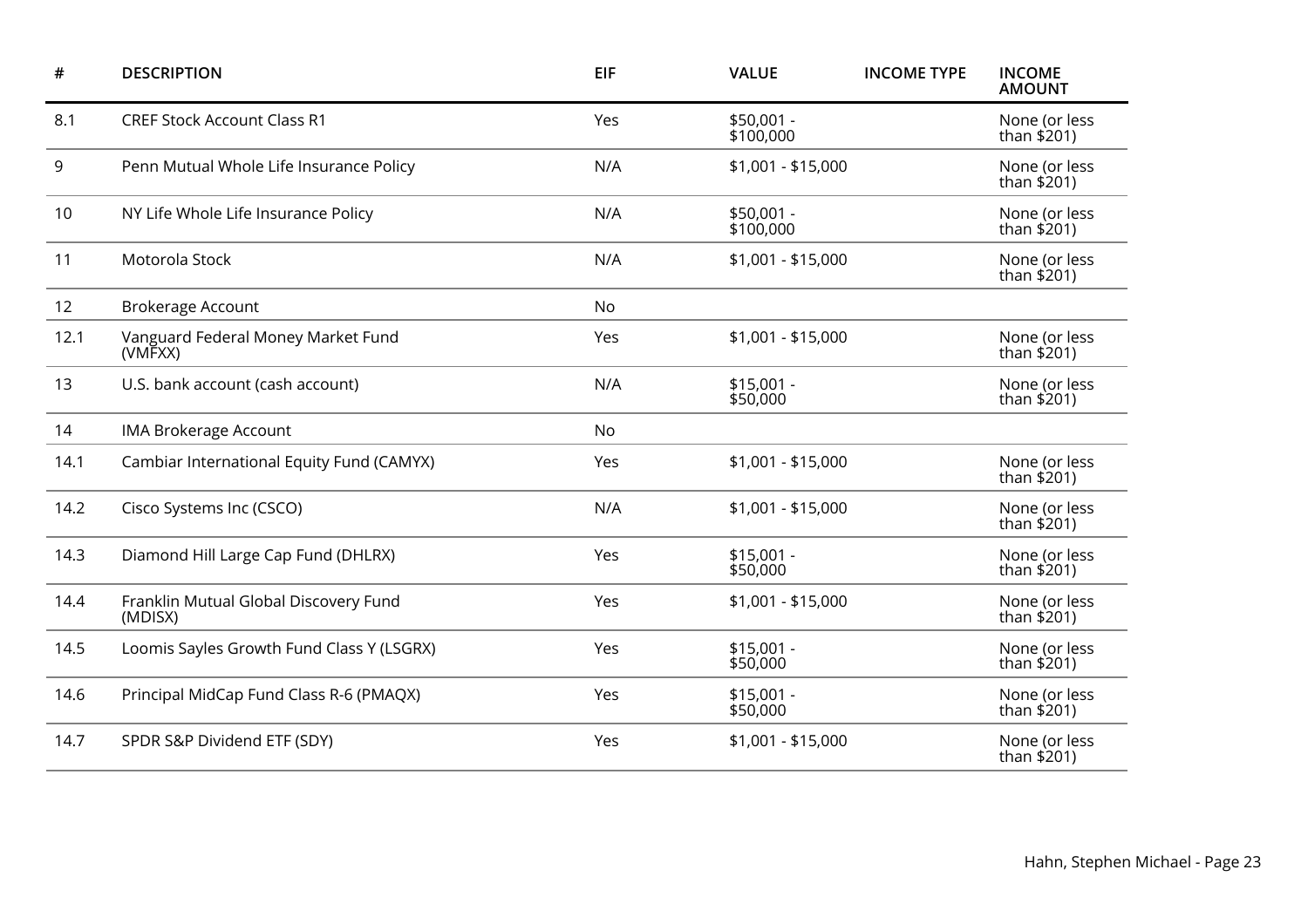| #     | <b>DESCRIPTION</b>                                                   | <b>EIF</b> | <b>VALUE</b>              | <b>INCOME TYPE</b> | <b>INCOME</b><br><b>AMOUNT</b> |
|-------|----------------------------------------------------------------------|------------|---------------------------|--------------------|--------------------------------|
| 14.8  | Vanguard Intermediate-Term Tax-Exempt<br>Fund Admiral Shares (VWIUX) | Yes        | $$15,001 -$<br>\$50,000   |                    | None (or less<br>than \$201)   |
| 14.9  | Vanguard Limited-Term Tax-Exempt Fund<br>Admiral Shares (VMLUX)      | Yes        | $$15,001 -$<br>\$50,000   |                    | None (or less<br>than \$201)   |
| 14.10 | Virtus KAR Small-Cap Value Fund Class I<br>(PXQSX)                   | Yes        | $$1,001 - $15,000$        |                    | None (or less<br>than \$201)   |
| 14.11 | iShares MSCI Emerging Markets ETF                                    | Yes        | $$1,001 - $15,000$        |                    | None (or less<br>than \$201)   |
| 15    | U.S. bank money market account (cash<br>Account)                     | N/A        | $$100,001 -$<br>\$250,000 |                    | None (or less<br>than \$201)   |

## 7. Transactions

### (N/A) - Not required for this type of report

### 8. Liabilities

| # | <b>CREDITOR NAME</b> | <b>TYPE</b>                                  | <b>AMOUNT</b>               | <b>YEAR</b><br><b>INCURRED</b> | <b>RATE</b> | <b>TERM</b> |
|---|----------------------|----------------------------------------------|-----------------------------|--------------------------------|-------------|-------------|
|   | <b>BBVA</b>          | Mortgage<br>(investment/ren<br>tal property) | $$500,001 -$<br>\$1,000,000 | 2013                           | 4%          | 30 years    |
| 2 | <b>BBVA</b>          | Mortgage<br>(investment/ren<br>tal property) | $$500,001 -$<br>\$1,000,000 | 2016                           | 3.25%       | 7 year ARM  |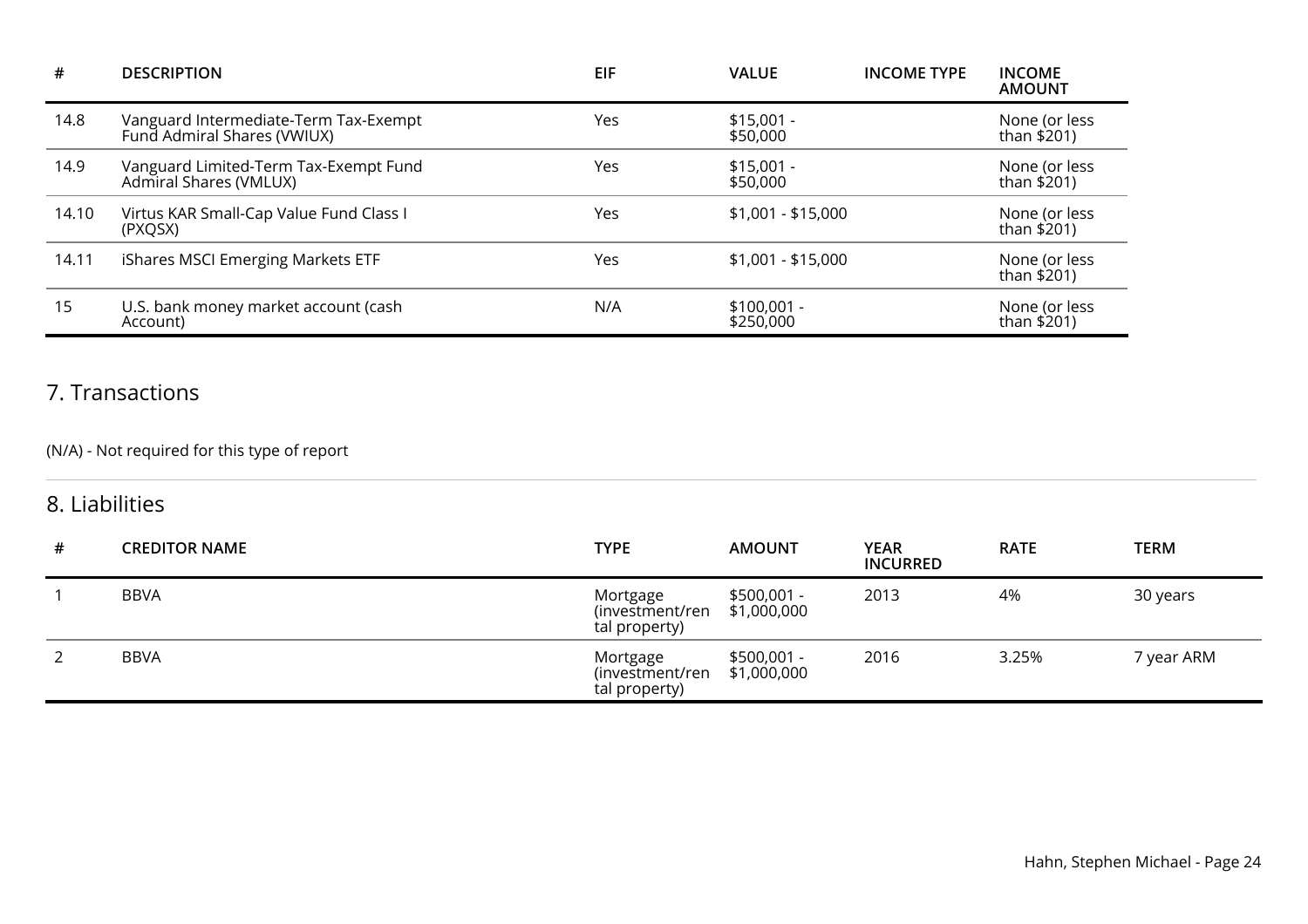### 9. Gifts and Travel Reimbursements

(N/A) - Not required for this type of report

### Endnotes

| <b>PART</b> | <b>ENDNOTE</b>                                                                                                                                                        |
|-------------|-----------------------------------------------------------------------------------------------------------------------------------------------------------------------|
|             | Filer received a yearly stipend for serving as a Senior Editor for the journal.                                                                                       |
|             | I have not received any royalties during the reporting period of the report. I will divest my rights to<br>receive royalties from these Patents upon starting at FDA. |
|             | The ownership interest only provides a "right to use" the residence.                                                                                                  |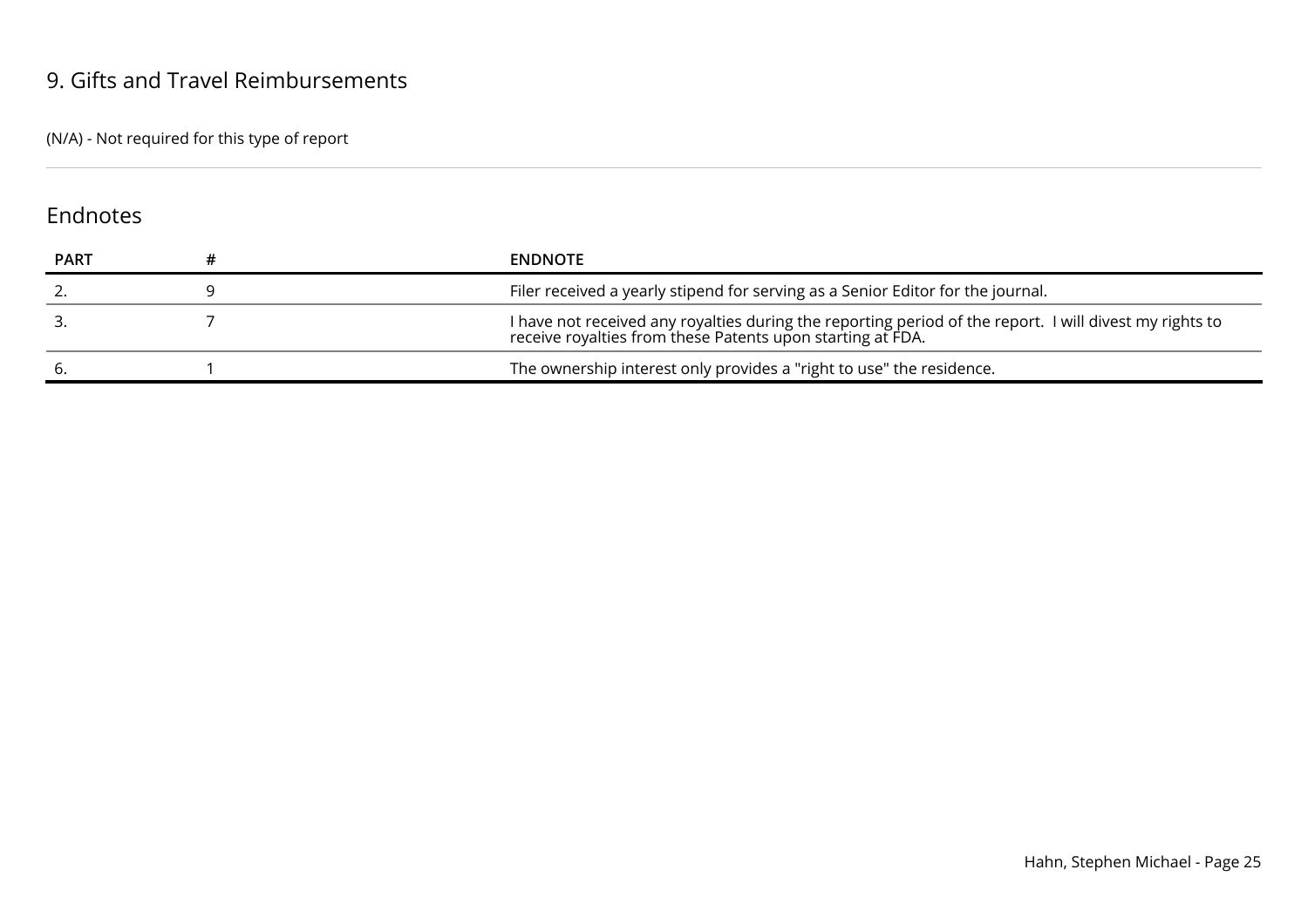### Summary of Contents

#### **1. Filer's Positions Held Outside United States Government**

Part 1 discloses positions that the filer held at any time during the reporting period (excluding positions with the United States Government). Positions are reportableeven if the filer did not receive compensation.

This section does not include the following: (1) positions with religious, social, fraternal, or political organizations; (2) positions solely of an honorary nature; (3) positionsheld as part of the filer's official duties with the United States Government; (4) mere membership in an organization; and (5) passive investment interests as a limitedpartner or non-managing member of a limited liability company.

#### **2. Filer's Employment Assets & Income and Retirement Accounts**

#### Part 2 discloses the following:

- ●Sources of earned and other non-investment income of the filer totaling more than \$200 during the reporting period (e.g., salary, fees, partnership share,honoraria, scholarships, and prizes)
- ● Assets related to the filer's business, employment, or other income-generating activities (1) that ended the reporting period with a value greater than \$1,000 or (2) from which more than \$200 in income was received during the reporting period (e.g., equity in business or partnership, stock options, retirement plans/accountsand their underlying holdings as appropriate, deferred compensation, and intellectual property, such as book deals and patents)

This section does not include assets or income from United States Government employment or assets that were acquired separately from the filer's business, employment, or other income-generating activities (e.g., assets purchased through a brokerage account). Note: The type of income is not required if the amount ofincome is \$0 - \$200 or if the asset qualifies as an excepted investment fund (EIF).

#### **3. Filer's Employment Agreements and Arrangements**

Part 3 discloses agreements or arrangements that the filer had during the reporting period with an employer or former employer (except the United StatesGovernment), such as the following:

- ●Future employment
- ●Leave of absence
- ●Continuing payments from an employer, including severance and payments not yet received for previous work (excluding ordinary salary from a current employer)
- ●Continuing participation in an employee welfare, retirement, or other benefit plan, such as pensions or a deferred compensation plan
- ● Retention or disposition of employer-awarded equity, sharing in profits or carried interests (e.g., vested and unvested stock options, restricted stock, future share ofa company's profits, etc.)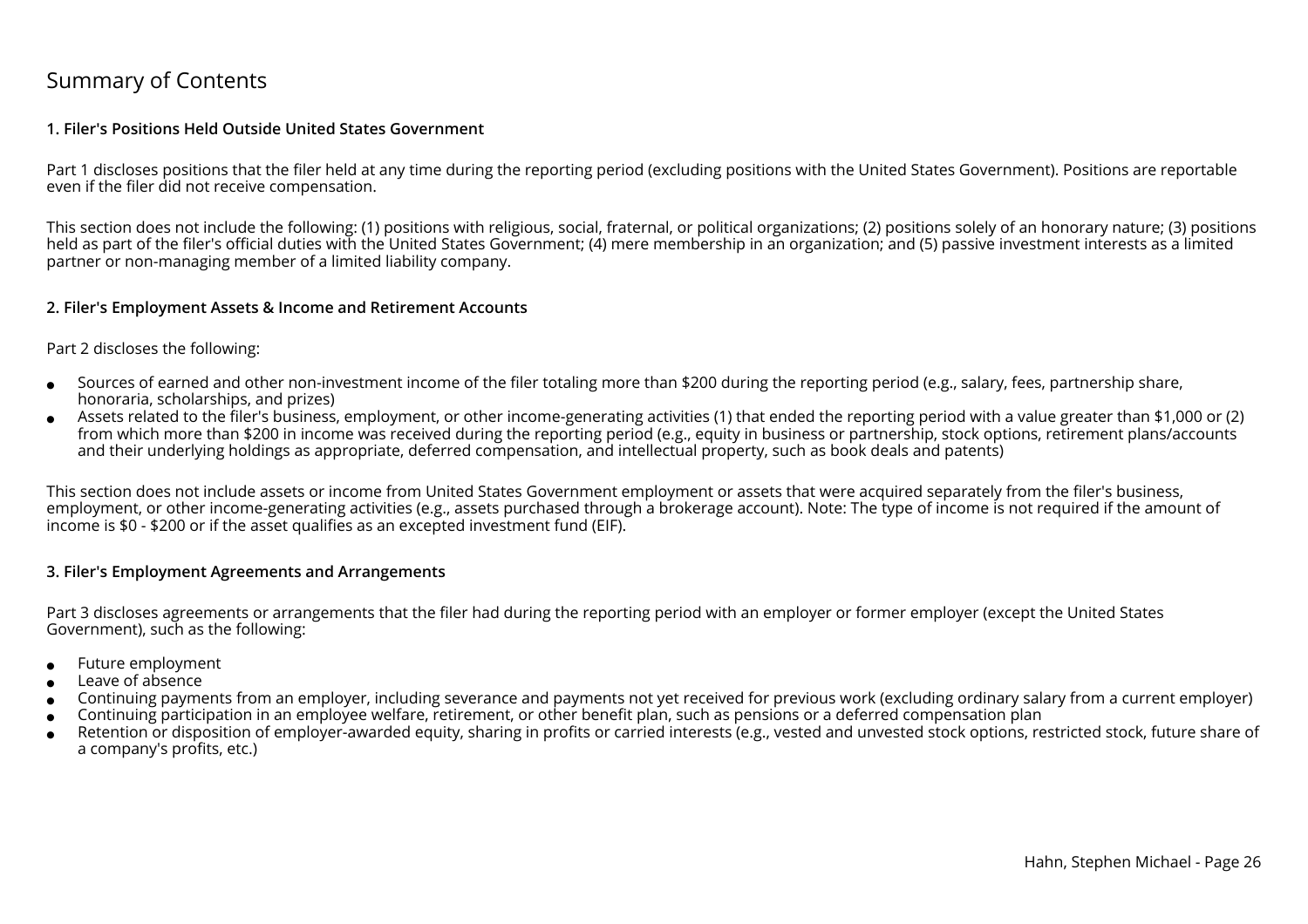#### **4. Filer's Sources of Compensation Exceeding \$5,000 in a Year**

Part 4 discloses sources (except the United States Government) that paid more than \$5,000 in a calendar year for the filer's services during any year of the reportingperiod.

The filer discloses payments both from employers and from any clients to whom the filer personally provided services. The filer discloses a source even if the source made its payment to the filer's employer and not to the filer. The filer does not disclose a client's payment to the filer's employer if the filer did not provide the servicesfor which the client is paying.

#### **5. Spouse's Employment Assets & Income and Retirement Accounts**

#### Part 5 discloses the following:

- ●Sources of earned income (excluding honoraria) for the filer's spouse totaling more than \$1,000 during the reporting period (e.g., salary, consulting fees, andpartnership share)
- ●Sources of honoraria for the filer's spouse greater than \$200 during the reporting period
- ● Assets related to the filer's spouse's employment, business activities, other income-generating activities (1) that ended the reporting period with a value greater than \$1,000 or (2) from which more than \$200 in income was received during the reporting period (e.g., equity in business or partnership, stock options, retirementplans/accounts and their underlying holdings as appropriate, deferred compensation, and intellectual property, such as book deals and patents)

This section does not include assets or income from United States Government employment or assets that were acquired separately from the filer's spouse's business,employment, or other income-generating activities (e.g., assets purchased through a brokerage account). Note: The type of income is not required if the amount ofincome is \$0 - \$200 or if the asset qualifies as an excepted investment fund (EIF). Amounts of income are not required for a spouse's earned income (excludinghonoraria).

#### **6. Other Assets and Income**

Part 6 discloses each asset, not already reported, (1) that ended the reporting period with a value greater than \$1,000 or (2) from which more than \$200 in investmentincome was received during the reporting period. For purposes of the value and income thresholds, the filer aggregates the filer's interests with those of the filer'sspouse and dependent children.

This section does not include the following types of assets: (1) a personal residence (unless it was rented out during the reporting period); (2) income or retirement benefits associated with United States Government employment (e.g., Thrift Savings Plan); and (3) cash accounts (e.g., checking, savings, money market accounts) at a single financial institution with a value of \$5,000 or less (unless more than \$200 in income was received). Additional exceptions apply. Note: The type of income is notrequired if the amount of income is \$0 - \$200 or if the asset qualifies as an excepted investment fund (EIF).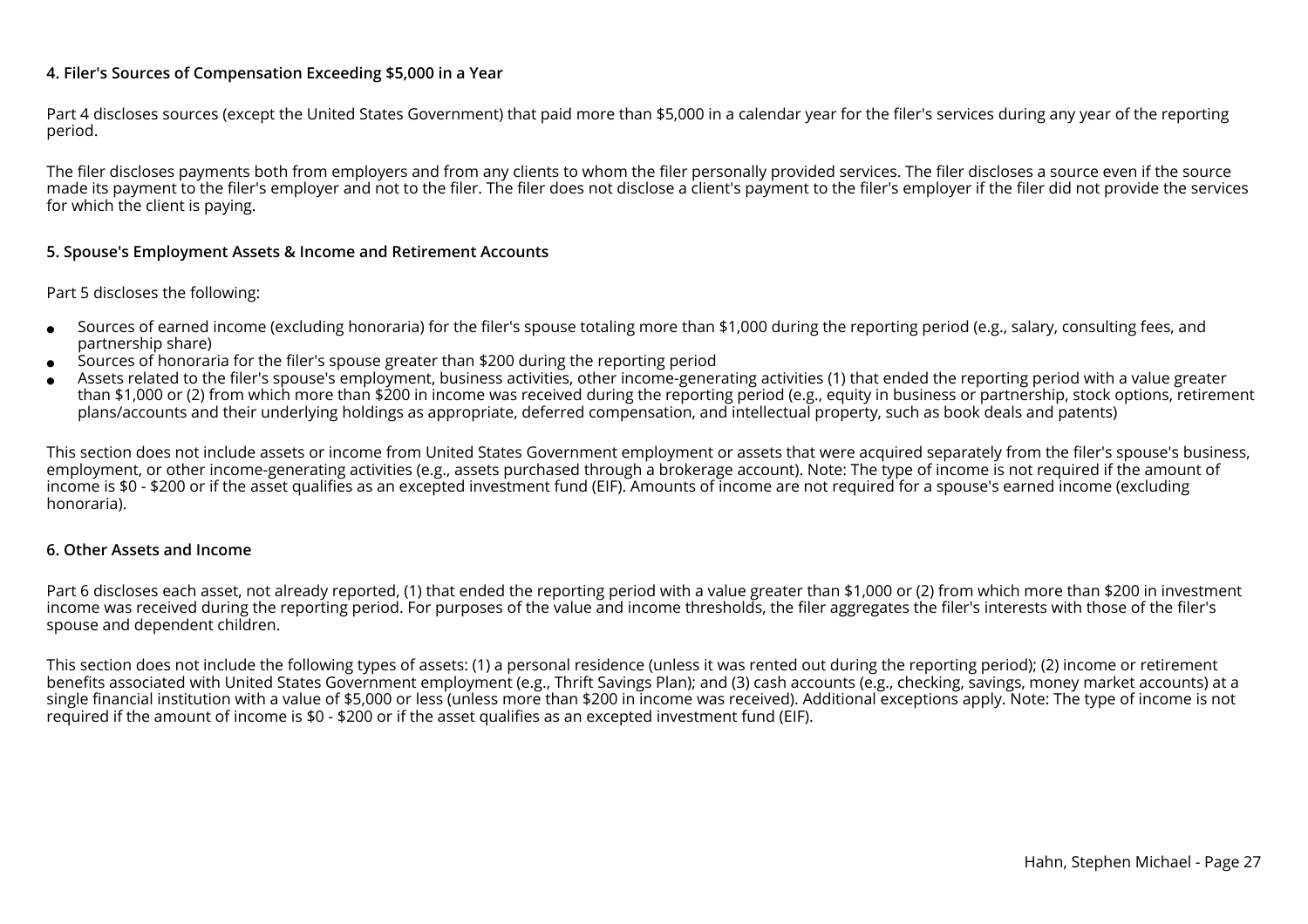#### **7. Transactions**

Part 7 discloses purchases, sales, or exchanges of real property or securities in excess of \$1,000 made on behalf of the filer, the filer's spouse or dependent child during reporting period.

This section does not include transactions that concern the following: (1) a personal residence, unless rented out; (2) cash accounts (e.g., checking, savings, CDs, moneymarket accounts) and money market mutual funds; (3) Treasury bills, bonds, and notes; and (4) holdings within a federal Thrift Savings Plan account. Additionalexceptions apply.

#### **8. Liabilities**

Part 8 discloses liabilities over \$10,000 that the filer, the filer's spouse or dependent child owed at any time during the reporting period.

This section does not include the following types of liabilities: (1) mortgages on a personal residence, unless rented out (limitations apply for PAS filers); (2) loans secured by a personal motor vehicle, household furniture, or appliances, unless the loan exceeds the item's purchase price; and (3) revolving charge accounts, such ascredit card balances, if the outstanding liability did not exceed \$10,000 at the end of the reporting period. Additional exceptions apply.

#### **9. Gifts and Travel Reimbursements**

#### This section discloses:

- ●Gifts totaling more than \$390 that the filer, the filer's spouse, and dependent children received from any one source during the reporting period.
- ●Travel reimbursements totaling more than \$390 that the filer, the filer's spouse, and dependent children received from any one source during the reporting period.

For purposes of this section, the filer need not aggregate any gift or travel reimbursement with a value of \$156 or less. Regardless of the value, this section does not include the following items: (1) anything received from relatives; (2) anything received from the United States Government or from the District of Columbia, state, or local governments; (3) bequests and other forms of inheritance; (4) gifts and travel reimbursements given to the filer's agency in connection with the filer's official travel; (5) gifts of hospitality (food, lodging, entertainment) at the donor's residence or personal premises; and (6) anything received by the filer's spouse or dependent childrentotally independent of their relationship to the filer. Additional exceptions apply.